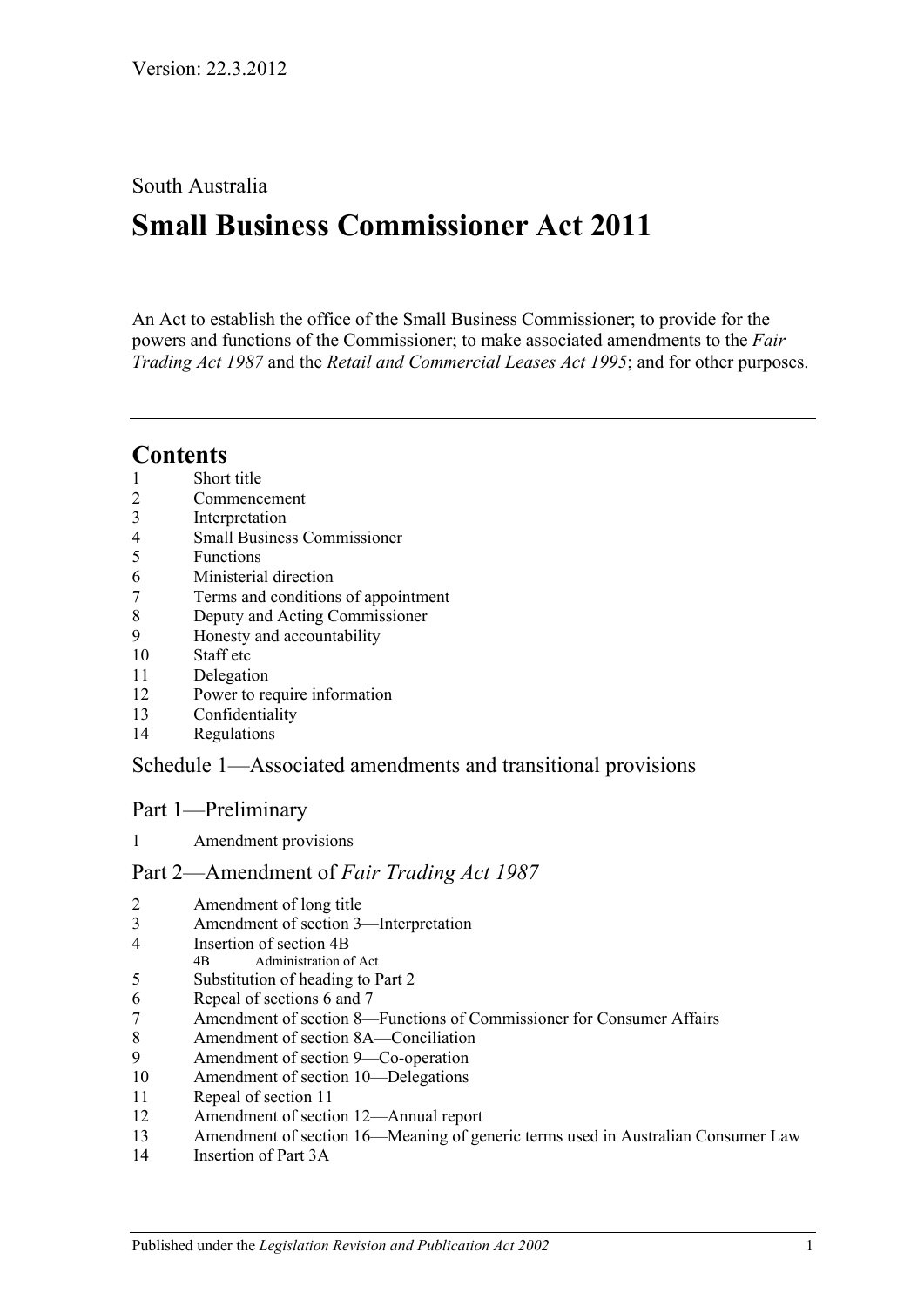Part 3A—Industry codes

|          |                                                                                                             | ran <i>Ji</i> n Industry Coucs                                                                                                            |  |  |  |  |
|----------|-------------------------------------------------------------------------------------------------------------|-------------------------------------------------------------------------------------------------------------------------------------------|--|--|--|--|
|          | 28D<br>28E<br>28F                                                                                           | Interpretation<br>Contravention of industry codes<br>Regulations relating to industry codes                                               |  |  |  |  |
| 15       |                                                                                                             | Amendment of section 36-Offences                                                                                                          |  |  |  |  |
| 16       | Amendment of section 37-Powers of District Court                                                            |                                                                                                                                           |  |  |  |  |
| 17       | Amendment of section 41-Advertisements must not state or imply approval of consumer                         |                                                                                                                                           |  |  |  |  |
|          | affairs authority                                                                                           |                                                                                                                                           |  |  |  |  |
| 18       |                                                                                                             | Amendment of section 42—Recreational services                                                                                             |  |  |  |  |
| 19       | Amendment of section 45A—Power of Minister to prohibit third-party trading schemes                          |                                                                                                                                           |  |  |  |  |
| 20       | Substitution of heading to Part 7                                                                           |                                                                                                                                           |  |  |  |  |
| 21       |                                                                                                             | Insertion of Part 7 Division A1                                                                                                           |  |  |  |  |
|          |                                                                                                             | Division A1—Interpretation                                                                                                                |  |  |  |  |
|          | 46                                                                                                          | Interpretation                                                                                                                            |  |  |  |  |
| 22       |                                                                                                             | Substitution of heading to Part 7 Division 1                                                                                              |  |  |  |  |
| 23<br>24 |                                                                                                             | Redesignation of section 76—Conduct of legal proceedings on behalf of consumers<br>Insertion of Part 7 Division 1A heading and section 76 |  |  |  |  |
|          |                                                                                                             | Division 1A-Authorised officers                                                                                                           |  |  |  |  |
|          | 76                                                                                                          | Authorised officers                                                                                                                       |  |  |  |  |
| 25       | Amendment of section 78—Entry and inspection                                                                |                                                                                                                                           |  |  |  |  |
| 26       |                                                                                                             | Amendment of section 80-Registration of deeds of assurance                                                                                |  |  |  |  |
| 27       |                                                                                                             | Amendment of heading to Part 7 Division 3                                                                                                 |  |  |  |  |
| 28       | Insertion of Part 7 Division 3A                                                                             |                                                                                                                                           |  |  |  |  |
|          | codes                                                                                                       | Division 3A—Civil penalties and civil explation notices for contravention of industry                                                     |  |  |  |  |
|          |                                                                                                             | Subdivision 1-Interpretation                                                                                                              |  |  |  |  |
|          | 86A                                                                                                         | Interpretation                                                                                                                            |  |  |  |  |
|          |                                                                                                             | Subdivision 2—Civil penalties                                                                                                             |  |  |  |  |
|          | 86B                                                                                                         | Civil penalties                                                                                                                           |  |  |  |  |
|          |                                                                                                             | Subdivision 3-Civil expiation notices                                                                                                     |  |  |  |  |
|          | 86C                                                                                                         | Certain civil penalty contraventions may be expiated                                                                                      |  |  |  |  |
|          | 86D<br>86E                                                                                                  | Civil expiation notices                                                                                                                   |  |  |  |  |
|          | 86F                                                                                                         | Late payment<br>Effect of expiation                                                                                                       |  |  |  |  |
|          | 86G                                                                                                         | Commencement of proceedings if expiation fee not paid                                                                                     |  |  |  |  |
|          | 86H                                                                                                         | Withdrawal of civil expiation notices                                                                                                     |  |  |  |  |
| 29       | 861                                                                                                         | Service of civil expiation notice or withdrawal notice                                                                                    |  |  |  |  |
| 30       | Redesignation of section 86A—Application of Division<br>Redesignation and amendment of sections 91A and 91B |                                                                                                                                           |  |  |  |  |
| 31       | Redesignation of sections 93, 93A and 94                                                                    |                                                                                                                                           |  |  |  |  |
| 32       | Insertion of sections 96A and 96B                                                                           |                                                                                                                                           |  |  |  |  |
|          | 96A                                                                                                         | Confidentiality                                                                                                                           |  |  |  |  |
|          | 96B                                                                                                         | Delegation by Minister responsible for administration of Small Business Commissioner Act                                                  |  |  |  |  |
| 33       |                                                                                                             | Amendment of section 97—Regulations                                                                                                       |  |  |  |  |
|          |                                                                                                             | Part 3—Amendment of Retail and Commercial Leases Act 1995                                                                                 |  |  |  |  |

- 34 [Amendment of section](#page-20-0) 3—Interpretation
- 35 [Repeal of section](#page-20-1) 8<br>36 Amendment of sect
- [Amendment of section](#page-20-2) 78—Annual reports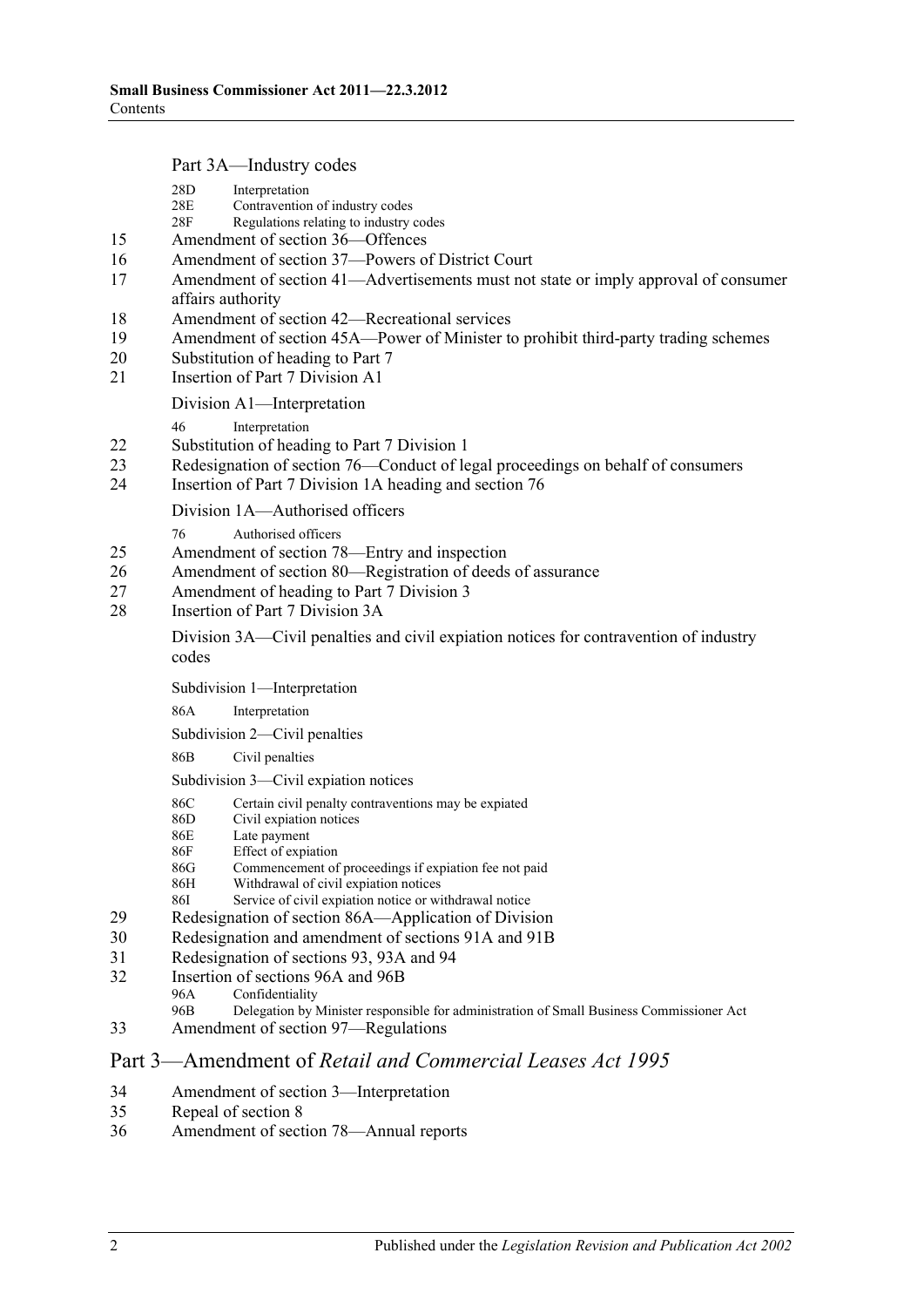### Part 4—Transitional provisions

37 [Provisions relating to Fair Trading Act](#page-20-3)

### [Legislative history](#page-21-0)

### **The Parliament of South Australia enacts as follows:**

### <span id="page-2-0"></span>1-Short title

This Act may be cited as the *Small Business Commissioner Act 2011*.

### <span id="page-2-1"></span>1B**2—Commencement**

This Act will come into operation on a day to be fixed by proclamation.

### <span id="page-2-2"></span>2B**3—Interpretation**

In this Act, unless the contrary intention appears—

*Commissioner* means the person holding or acting in the office of the Small Business Commissioner;

*Deputy* means the Deputy Small Business Commissioner;

*industry code* has the same meaning as in Part 3A of the *[Fair Trading Act](http://www.legislation.sa.gov.au/index.aspx?action=legref&type=act&legtitle=Fair%20Trading%20Act%201987) 1987* and includes a code whether or not prescribed for the purposes of that Act or any other Act of the State or the Commonwealth.

### <span id="page-2-3"></span>3B**4—Small Business Commissioner**

- (1) There will be a Small Business Commissioner.
- (2) The Commissioner will be appointed by the Governor and is an agency of the Crown.

### <span id="page-2-4"></span>4B**5—Functions**

- (1) The functions of the Commissioner are—
	- (a) to receive and investigate complaints by or on behalf of small businesses regarding their commercial dealings with other businesses and to facilitate resolution of such complaints through measures considered appropriate by the Commissioner such as mediation or making representations on behalf of small businesses; and
	- (b) to assist small businesses on request in their dealings with State and local government bodies; and
	- (c) to disseminate information to small businesses to assist them in making decisions relevant to their commercial dealings with other businesses and their dealings with State and local government bodies; and
	- (d) to administer Part 3A (Industry codes) of the *[Fair Trading Act](http://www.legislation.sa.gov.au/index.aspx?action=legref&type=act&legtitle=Fair%20Trading%20Act%201987) 1987* and the *Australian Consumer Law (SA)* to the extent that responsibility for that administration is assigned to the Commissioner under the *[Fair Trading](http://www.legislation.sa.gov.au/index.aspx?action=legref&type=act&legtitle=Fair%20Trading%20Act%201987)  Act [1987](http://www.legislation.sa.gov.au/index.aspx?action=legref&type=act&legtitle=Fair%20Trading%20Act%201987)*; and
	- (e) to monitor, investigate and advise the Minister about—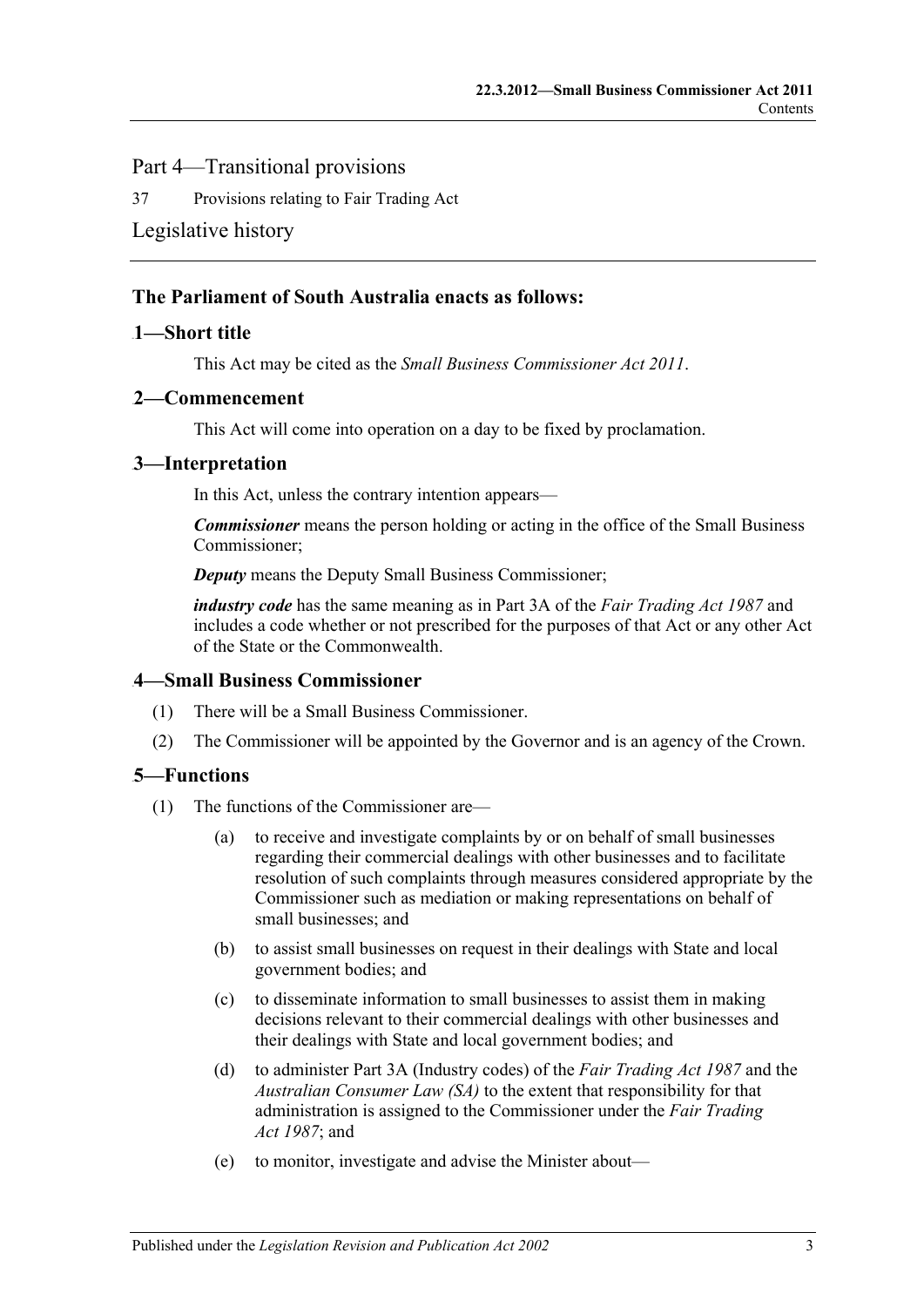- (i) non-compliance with industry codes that may adversely affect small businesses; and
- (ii) market practices that may adversely affect small businesses; and
- (f) to report to the Minister on matters affecting small businesses at the request of the Minister; and
- (g) to report to the Minister on any aspect of the Commissioner's functions at the request of the Minister or on the Commissioner's own initiative; and
- (h) to take any other action considered appropriate by the Commissioner for the purpose of facilitating and encouraging the fair treatment of small businesses in their commercial dealings with other businesses or assisting small businesses in their dealings with State or local government bodies; and
- (i) any other functions conferred on the Commissioner by or under this or any other Act.
- (2) The Commissioner is to perform the functions with a view to the development and maintenance in South Australia of relationships between small businesses and other businesses, and small businesses and State and local government bodies, that are based on dealings conducted fairly and in good faith.

### <span id="page-3-0"></span>5B**6—Ministerial direction**

- (1) Subject to this section, the Minister may give directions to the Commissioner.
- (2) The Minister—
	- (a) may not give a direction in relation to the investigation, mediation or resolution of a particular complaint or dispute; and
	- (b) must consult with the Commissioner before giving a direction.
- (3) A Ministerial direction to the Commissioner—
	- (a) must be communicated to the Commissioner in writing; and
	- (b) must be included in the annual report of the Commissioner under the *[Public](http://www.legislation.sa.gov.au/index.aspx?action=legref&type=act&legtitle=Public%20Sector%20Act%202009)  [Sector Act](http://www.legislation.sa.gov.au/index.aspx?action=legref&type=act&legtitle=Public%20Sector%20Act%202009) 2009*.

### <span id="page-3-1"></span>6B**7—Terms and conditions of appointment**

- (1) The Commissioner will be appointed for a term not exceeding 5 years and on conditions determined by the Governor and, at the end of a term of appointment, will be eligible for reappointment.
- (2) The appointment of the Commissioner may be terminated by the Governor on the ground that the Commissioner—
	- (a) has been guilty of misconduct; or
	- (b) has been convicted of an offence punishable by imprisonment; or
	- (c) has become bankrupt or has applied to take the benefit of a law for the relief of insolvent debtors; or
	- (d) has been disqualified from managing corporations under Chapter 2D Part 2D.6 of the *Corporations Act 2001* of the Commonwealth; or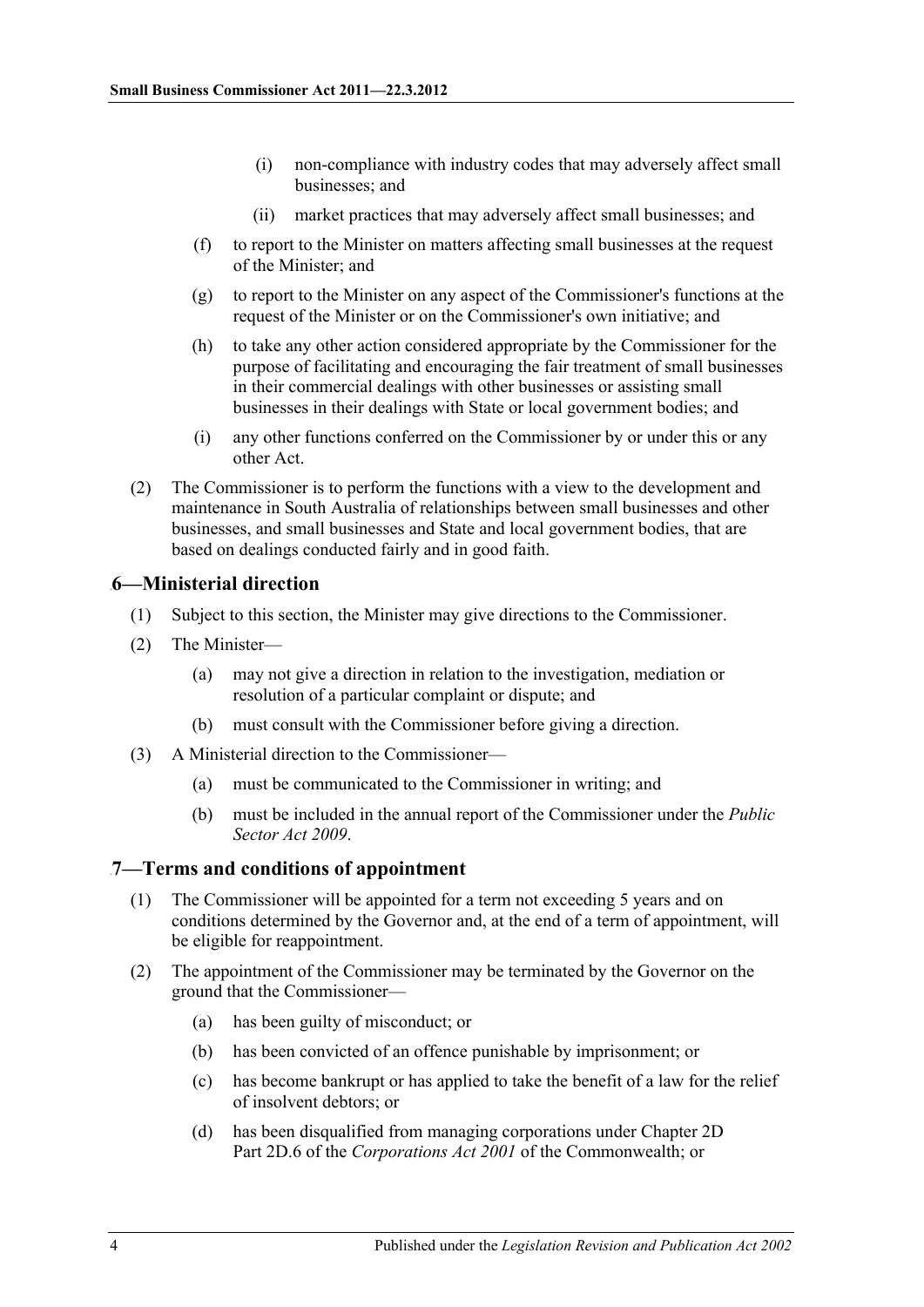- (e) has, because of mental or physical incapacity, failed to carry out duties of the position satisfactorily; or
- (f) is incompetent or has neglected the duties of the position.
- (3) The appointment of the Commissioner is terminated if the Commissioner—
	- (a) becomes a member, or a candidate for election as a member, of the Parliament of a State or the Commonwealth or a Legislative Assembly of a Territory of the Commonwealth; or
	- (b) is sentenced to imprisonment for an offence.
- (4) The Commissioner may resign by notice in writing to the Minister of not less than 3 months (or such shorter period as is accepted by the Minister).

### <span id="page-4-0"></span>7B**8—Deputy and Acting Commissioner**

- (1) The Minister may appoint a person (who may be a Public Service employee) to be the Deputy Small Business Commissioner.
- (2) The Deputy may—
	- (a) act as the Commissioner during any period for which—
		- (i) no person is for the time being appointed as the Commissioner; or
		- (ii) the Commissioner is absent from, or unable to discharge, official duties; and
	- (b) when not so acting, perform functions or exercise powers of the Commissioner by delegation from the Commissioner.
- (3) The Minister may appoint a person (who may be a Public Service employee) to act as the Commissioner during any period for which—
	- (a) no person is for the time being appointed as the Commissioner or the Commissioner is absent from, or unable to discharge, official duties; and
	- (b) no person is for the time being appointed as the Deputy or the Deputy is absent from, or unable to discharge, official duties.
- (4) The terms and conditions of appointment of the Deputy or other person appointed to act as the Commissioner will be determined by the Minister.

### <span id="page-4-1"></span>8B**9—Honesty and accountability**

The Commissioner, the Deputy and any other person appointed to act as the Commissioner are senior officials for the purposes of the *[Public Sector \(Honesty and](http://www.legislation.sa.gov.au/index.aspx?action=legref&type=act&legtitle=Public%20Sector%20(Honesty%20and%20Accountability)%20Act%201995)  [Accountability\) Act](http://www.legislation.sa.gov.au/index.aspx?action=legref&type=act&legtitle=Public%20Sector%20(Honesty%20and%20Accountability)%20Act%201995) 1995*.

### <span id="page-4-2"></span>9B**10—Staff etc**

- (1) The Commissioner's staff consists of—
	- (a) Public Service employees assigned to assist the Commissioner; and
	- (b) persons employed by the Commissioner, with the consent of the Minister and on terms and conditions determined by the Minister, to assist the Commissioner.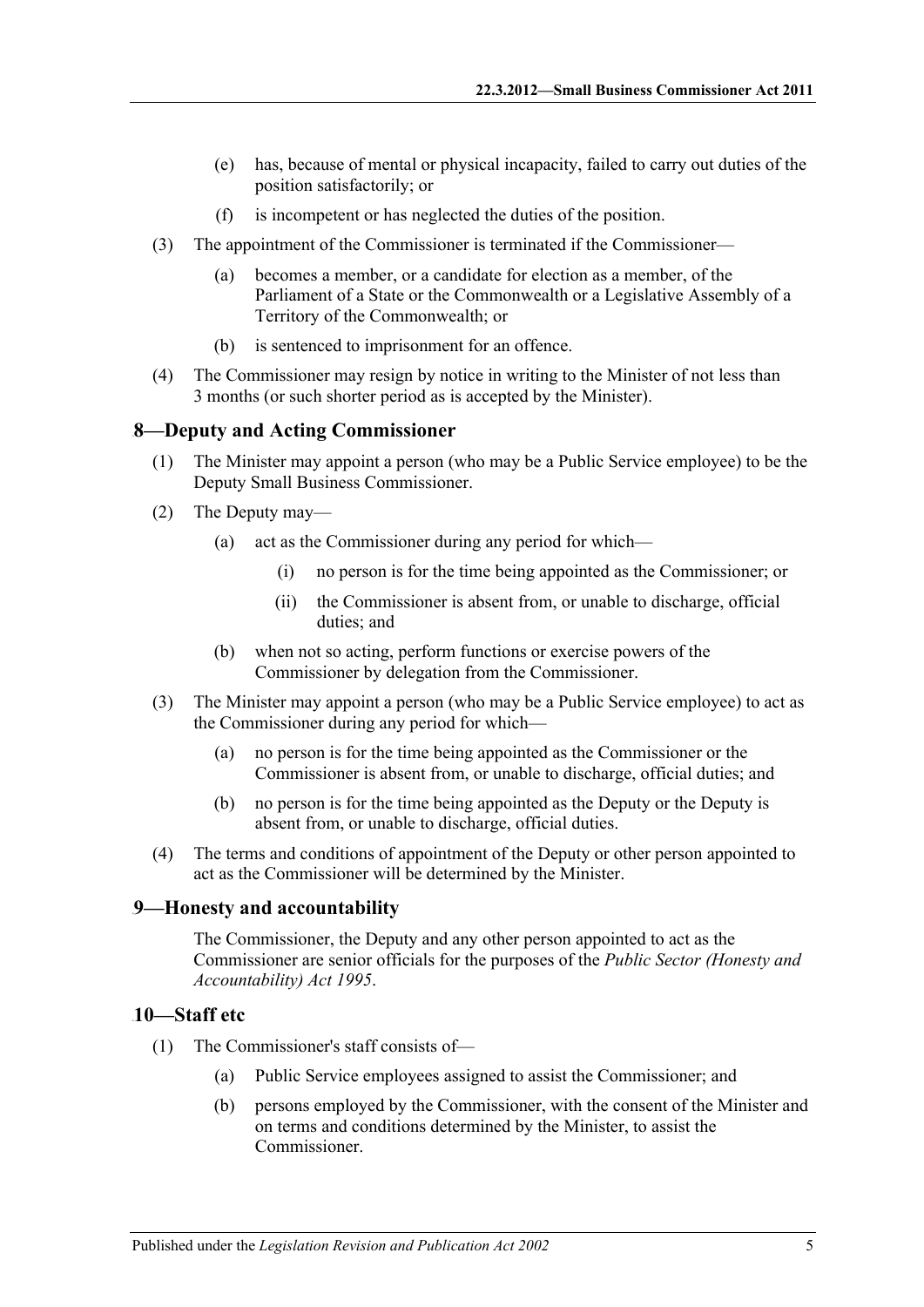(2) The Commissioner may, under an arrangement established by the Minister administering an administrative unit of the Public Service, make use of the services or staff of that administrative unit.

### <span id="page-5-0"></span>10B**11—Delegation**

- (1) The Commissioner may delegate to a person (including a person for the time being performing particular duties or holding or acting in a particular position) a function or power under this or any other Act (except a prescribed function or power).
- (2) A function or power may only be delegated to a person who is not a Public Service employee with the consent of the Minister.
- (3) A delegation—
	- (a) must be by instrument in writing; and
	- (b) may be absolute or conditional; and
	- (c) does not derogate from the power of the delegator to act in a matter; and
	- (d) is revocable at will.
- (4) A delegated function or power may, if the instrument of delegation so provides, be further delegated in accordance with that instrument.

### <span id="page-5-1"></span>12—Power to require information

- (1) The Commissioner may, by written notice served personally or by post, require a person to give the Commissioner, within a reasonable time specified in the notice, information in the person's possession that the Commissioner requires for the performance of the Commissioner's functions under this Act.
- (2) A person required to give information under this section must provide the information within the time stated in the notice.

Maximum penalty: \$20 000.

(3) A person cannot be compelled to give information under this section if the information might tend to incriminate the person of an offence or is privileged on the ground of legal professional privilege.

### <span id="page-5-2"></span>12B**13—Confidentiality**

- (1) A person must not divulge or communicate personal information, information relating to trade secrets or business processes or financial information acquired by reason of being, or having been, employed or engaged in, or in connection with, the administration of this Act, except—
	- (a) with the consent of the person to whom the information relates; or
	- (b) as authorised by the Commissioner or the person's employer; or
	- (c) in connection with the administration of this Act; or
	- (d) to a police officer or a member of the police force of another State, a Territory of the Commonwealth or the Commonwealth; or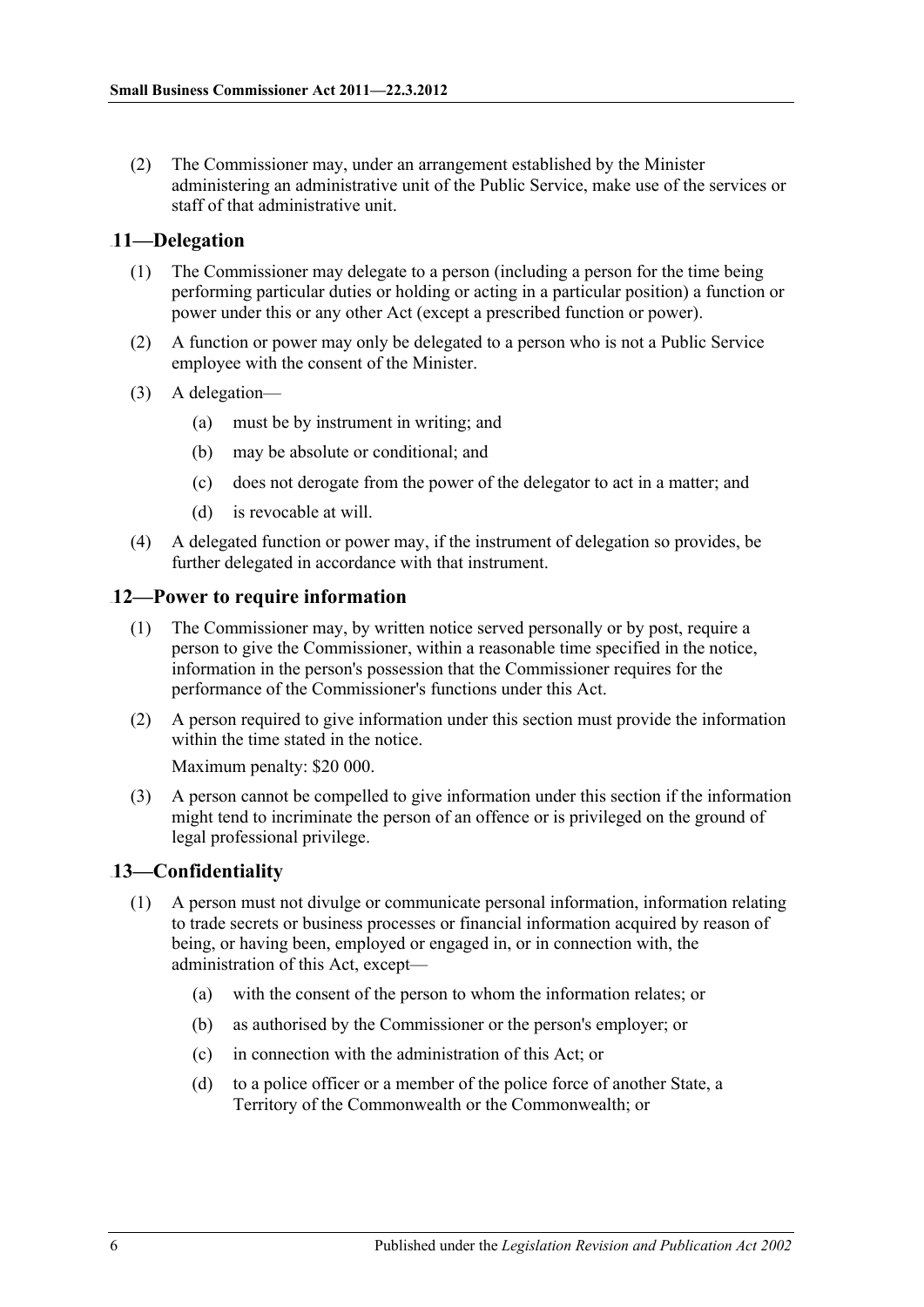- (e) to a person concerned in the administration of another law of the State, or a law of another State, a Territory of the Commonwealth or the Commonwealth, relating to trade or commercial practices or the protection of consumers; or
- (f) for the purposes of legal proceedings.

Maximum penalty: \$20 000.

- (2) Information that has been disclosed under this section for a particular purpose must not be used for any other purpose by—
	- (a) the person to whom the information was disclosed; or
	- (b) any other person who gains access to the information (whether properly or improperly and whether directly or indirectly) as a result of that disclosure.

Maximum penalty: \$20 000.

### <span id="page-6-5"></span><span id="page-6-0"></span>13B**14—Regulations**

- (1) The Governor may make such regulations as are contemplated by this Act or as are necessary or expedient for the purposes of this Act.
- (2) Without limiting the generality of [subsection](#page-6-5) (1), the regulations may fix fees in respect of measures designed to resolve a complaint taken by the Commissioner and provide for their payment, recovery or waiver.

## <span id="page-6-1"></span>**Schedule 1—Associated amendments and transitional provisions**

## **Part 1—Preliminary**

### <span id="page-6-2"></span>14B**1—Amendment provisions**

In this Schedule, a provision under a heading referring to the amendment of a specified Act amends the Act so specified.

## **Part 2—Amendment of** *Fair Trading Act 1987*

### <span id="page-6-3"></span>2—Amendment of long title

Long title—delete the long title and substitute:

An Act to provide for the appointment and functions of the Commissioner for Consumer Affairs; to provide for the administration of certain aspects of the Act by the Small Business Commissioner; to apply the Australian Consumer Law as a law of South Australia; to make provision for industry codes; to otherwise regulate unfair or undesirable practices affecting business and other consumers; and for other purposes.

### <span id="page-6-4"></span>16B**3—Amendment of section 3—Interpretation**

(1) Section 3(1), definition of *authorised officer*—delete "section 7" and substitute:

Part 7 Division 1A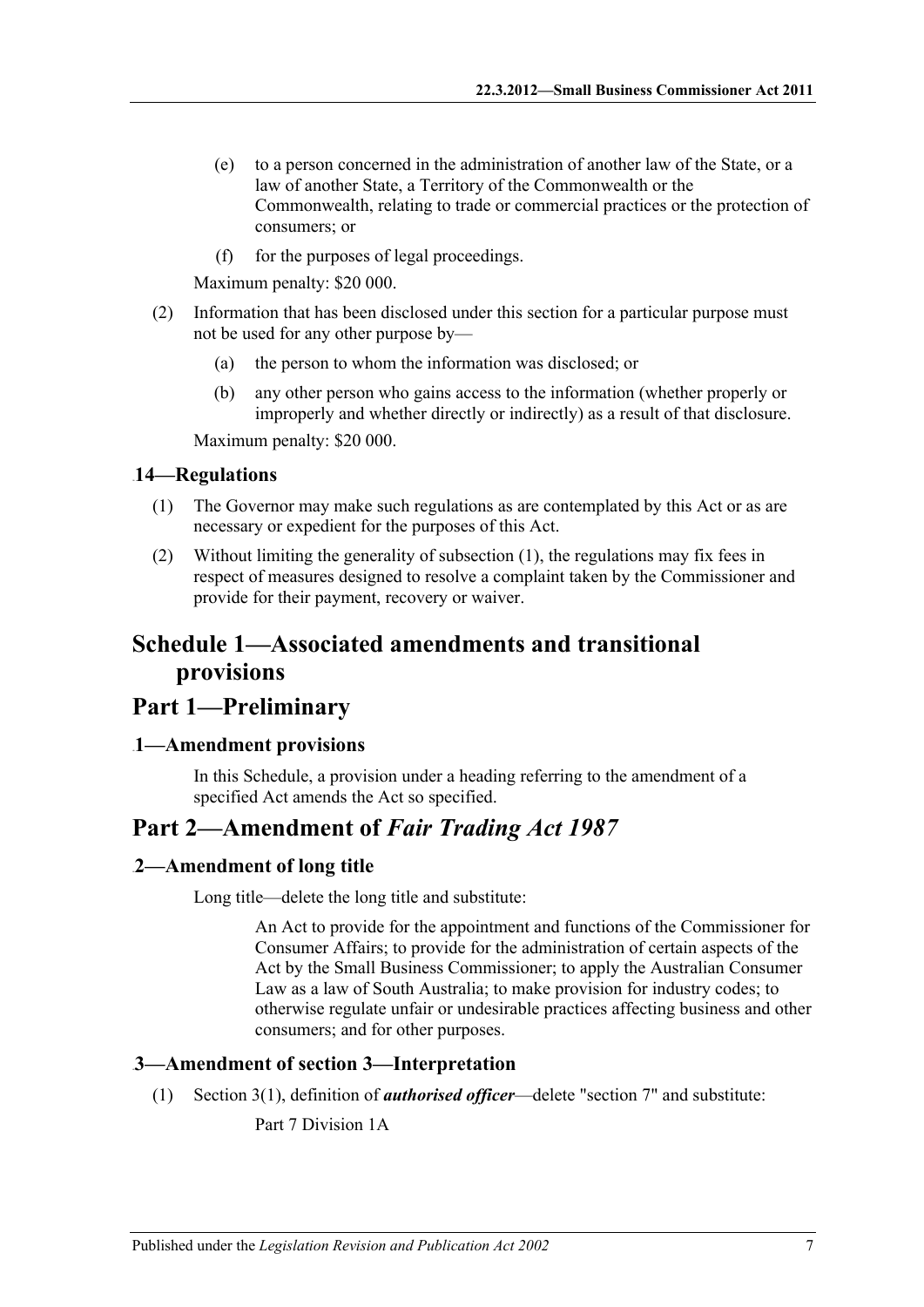(2) Section 3(1), definition of *Commissioner*—delete the definition and substitute:

*Commissioner for Consumer Affairs* means the person holding or acting in the office of Commissioner for Consumer Affairs;

(3) Section 3(1), definition of *consumer affairs authority*—delete "Commissioner" wherever occurring and substitute in each case:

Commissioner for Consumer Affairs

(4) Section 3(1)—after the definition of *consumer affairs authority* insert:

*contravene* includes fail to comply;

(5) Section 3(1), definition of *related Act*, (a)—delete "Commissioner" and substitute:

Commissioner for Consumer Affairs or the Small Business Commissioner

(6) Section 3(1)—after the definition of *related Act* insert:

*Small Business Commissioner* means the person holding or acting in the office of Small Business Commissioner;

(7) Section 3(3)—after "Act" insert:

or a specified provision of this Act

#### <span id="page-7-0"></span>17B**4—Insertion of section 4B**

After section 4A insert:

#### **4B—Administration of Act**

- (1) Subject to this section, the Commissioner for Consumer Affairs is responsible for the administration of this Act (including the *Australian Consumer Law (SA)*).
- (2) The Small Business Commissioner is responsible for the administration of—
	- (a) the *Australian Consumer Law (SA)* to the extent specified by the Minister by notice in the Gazette made on the recommendation of the Minister responsible for the administration of the *[Small Business](http://www.legislation.sa.gov.au/index.aspx?action=legref&type=act&legtitle=Small%20Business%20Commissioner%20Act%202011) Commissioner Act [2011](http://www.legislation.sa.gov.au/index.aspx?action=legref&type=act&legtitle=Small%20Business%20Commissioner%20Act%202011)*; and
	- (b) Part 3A in relation to an industry code or provisions of an industry code if the regulations prescribing the code or provisions for the purposes of that Part declare that the Commissioner is to have that responsibility.
- (3) However, the Small Business Commissioner may only be assigned responsibility for administration of the *Australian Consumer Law (SA)* or Part 3A in relation to an industry code or provisions of an industry code insofar as the Law, code or provisions apply to persons who acquire or propose to acquire goods or services for the purpose of trade or commerce or regulate the conduct of traders towards other traders.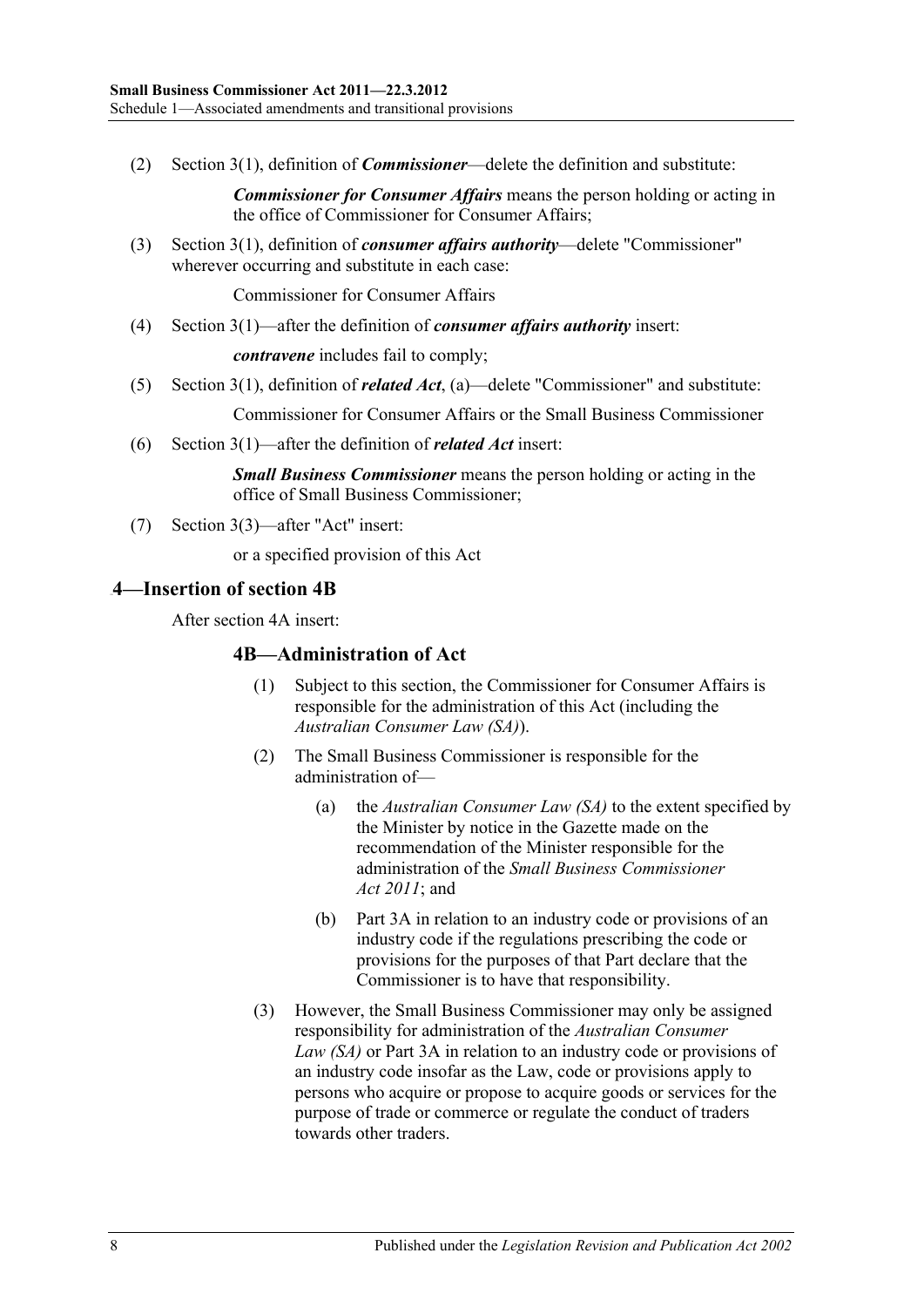- (4) To the extent that the Commissioner for Consumer Affairs is responsible for the administration of this Act, the Commissioner is subject to direction by the Minister.
- (5) To the extent that the Small Business Commissioner is responsible for the administration of this Act, the Commissioner is subject to direction by the Minister responsible for the administration of the *[Small Business Commissioner](http://www.legislation.sa.gov.au/index.aspx?action=legref&type=act&legtitle=Small%20Business%20Commissioner%20Act%202011) Act 2011* in accordance with section 6 of that Act.

### <span id="page-8-0"></span>18B**5—Substitution of heading to Part 2**

Heading to Part 2—delete the heading and substitute:

## **Part 2—Commissioner for Consumer Affairs**

### <span id="page-8-1"></span>19B**6—Repeal of sections 6 and 7**

Sections 6 and 7—delete the sections

### <span id="page-8-2"></span>20B**7—Amendment of section 8—Functions of Commissioner for Consumer Affairs**

Section 8(1)—delete "Commissioner" first occurring and substitute:

Commissioner for Consumer Affairs

### <span id="page-8-3"></span>21B**8—Amendment of section 8A—Conciliation**

Section 8A(1)—delete "Commissioner" and substitute:

Commissioner for Consumer Affairs

### <span id="page-8-4"></span>22B**9—Amendment of section 9—Co-operation**

Section 9—delete "Commissioner" and substitute:

Commissioner for Consumer Affairs

### <span id="page-8-5"></span>23B**10—Amendment of section 10—Delegations**

Section 10(1)—delete "Commissioner" and substitute:

Commissioner for Consumer Affairs

### <span id="page-8-6"></span>24B**11—Repeal of section 11**

Section 11—delete the section

### <span id="page-8-7"></span>25B**12—Amendment of section 12—Annual report**

- (1) Section 12(1)—delete "Commissioner" and substitute: Commissioner for Consumer Affairs
- (2) Section 12(1)—after "Act" insert:

by the Commissioner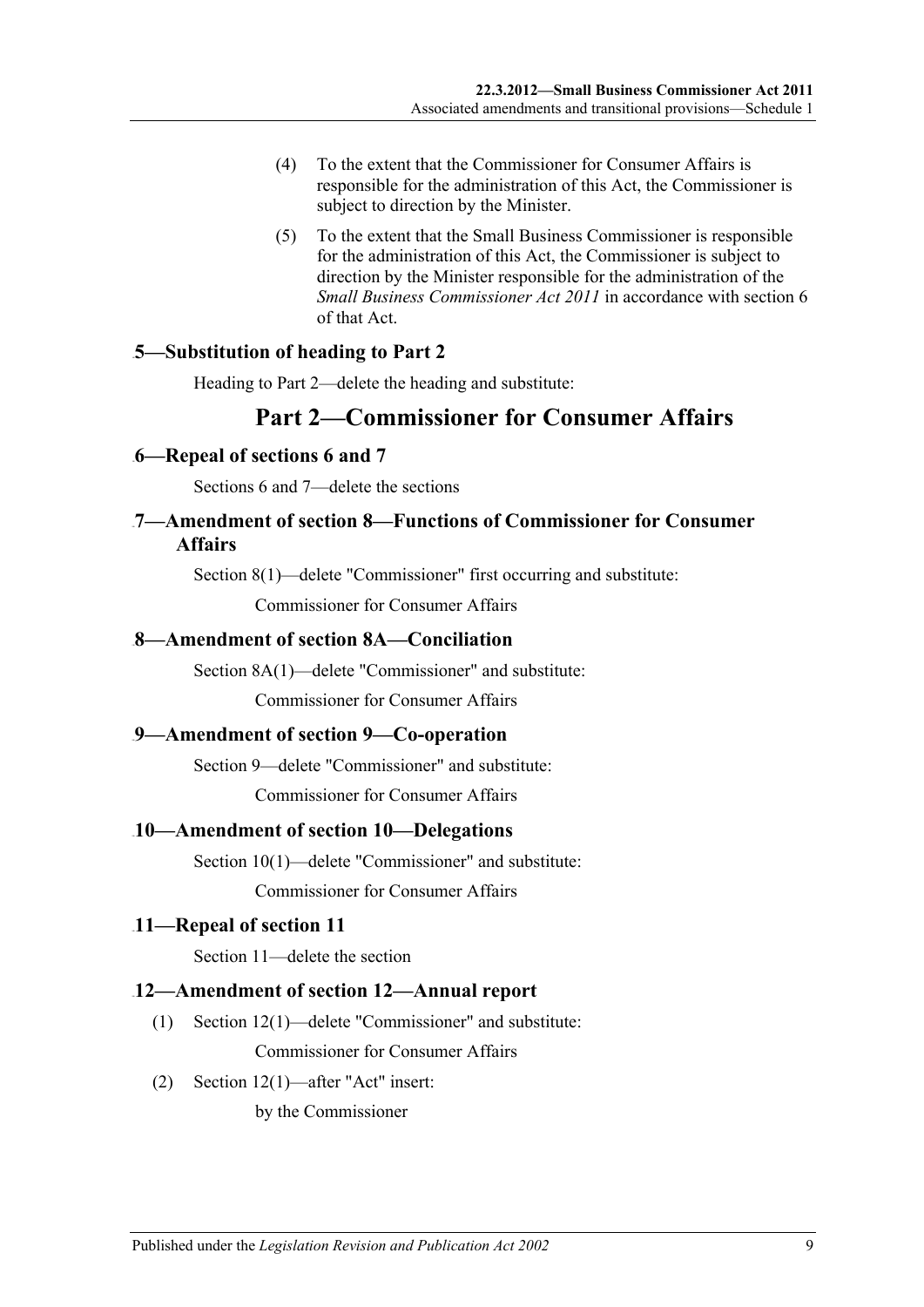## <span id="page-9-0"></span>26B**13—Amendment of section 16—Meaning of generic terms used in Australian Consumer Law**

Section 16, definition of *regulator*—delete the definition and substitute:

#### *regulator* means—

- (a) the Commissioner for Consumer Affairs; or
- (b) the Small Business Commissioner (but only if the Small Business Commissioner is responsible for the administration of any aspect of the *Australian Consumer Law (SA)*).

### <span id="page-9-1"></span>27B**14—Insertion of Part 3A**

After Part 3 insert:

## **Part 3A—Industry codes**

### **28D—Interpretation**

In this Part—

*industry code* means a code regulating the conduct of participants in an industry towards other participants in the industry or towards persons to whom goods or services are or may be supplied by participants in the industry.

### **28E—Contravention of industry codes**

A person must not, in trade or commerce, contravene a prescribed industry code or a prescribed provision of an industry code.

### **28F—Regulations relating to industry codes**

- (1) The regulations may—
	- (a) prescribe an industry code, or provisions of an industry code, for the purposes of this Part and declare (subject to section 4B(3)) whether the Commissioner for Consumer Affairs or the Small Business Commissioner is to be responsible for the administration of this Part in relation to the code or provisions; and
	- (b) declare that a contravention of section 28E of a particular class (constituted of a contravention of the whole or any specified part of a prescribed industry code or prescribed provisions of an industry code) is to be subject to a civil penalty under Part 7 Division 3A; and
	- (c) fix expiation fees (not exceeding \$6 000 in the case of a body corporate and \$1 200 in the case of a natural person) for alleged civil penalty contraventions within the meaning of Part 7 Division 3A; and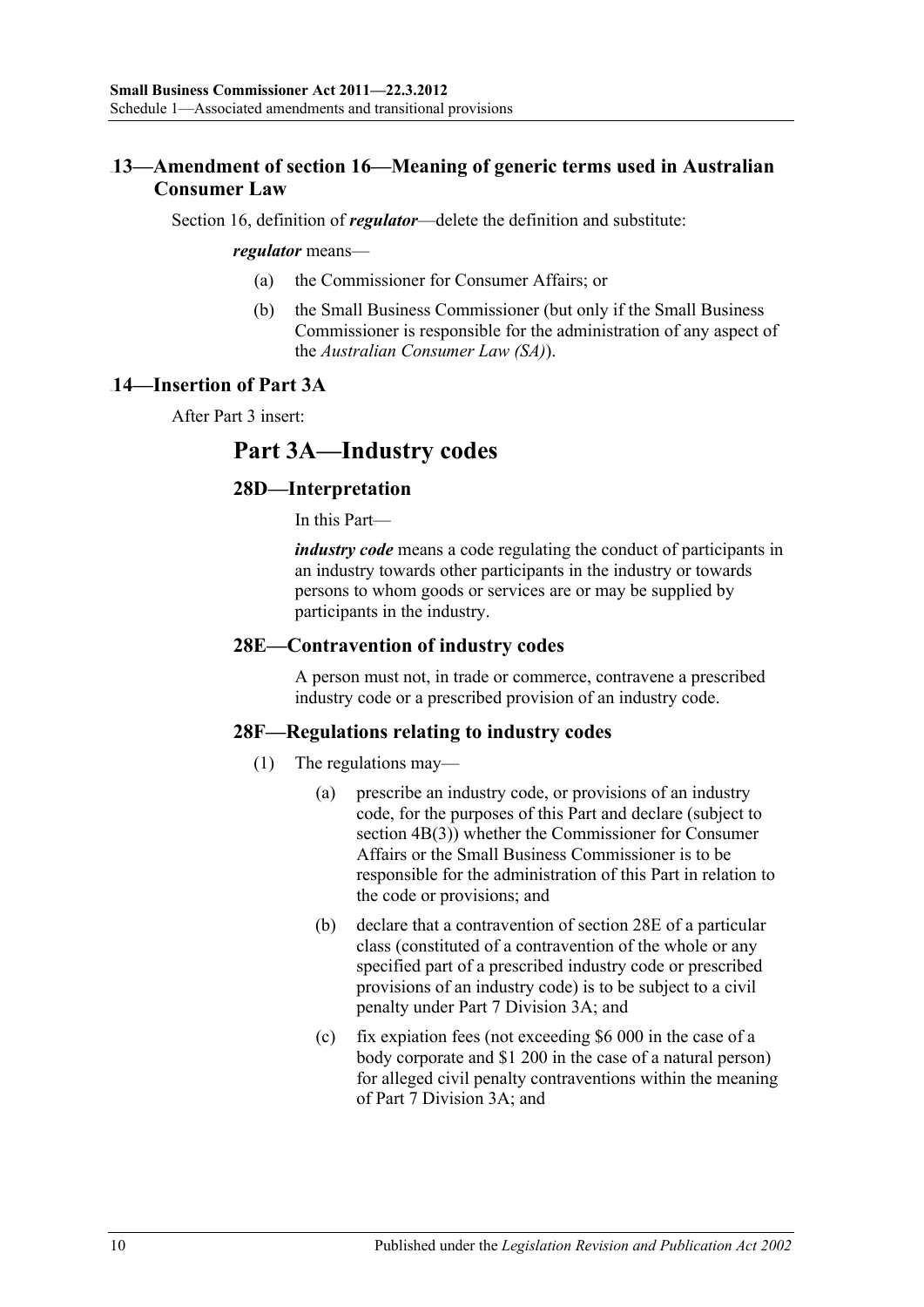- (d) declare that a specified activity is to be taken to be an industry for the purposes of this Part and that persons of a specified class are to be taken to be participants in the industry.
- (2) A proposal for regulations prescribing an industry code or provisions of an industry code under this section may be initiated by—
	- (a) if the Commissioner for Consumer Affairs is to be responsible for the administration of this Part in relation to the code or provisions—the Minister responsible for the administration of this Act; and
	- (b) if the Small Business Commissioner is to be responsible for the administration of this Part in relation to the code or provisions—the Minister responsible for the administration of the *[Small Business Commissioner Act](http://www.legislation.sa.gov.au/index.aspx?action=legref&type=act&legtitle=Small%20Business%20Commissioner%20Act%202011) 2011*.
- (3) If a Minister initiates a proposal for regulations prescribing an industry code or provisions of an industry code under this section, the Minister must, before the regulations are made, consult with each organisation that the Minister considers to be representative of an industry likely to be affected by the code or provisions.
- (4) For the purposes of the *[Subordinate Legislation Act](http://www.legislation.sa.gov.au/index.aspx?action=legref&type=act&legtitle=Subordinate%20Legislation%20Act%201978) 1978*, the Minister responsible for the administration of the *[Small Business](http://www.legislation.sa.gov.au/index.aspx?action=legref&type=act&legtitle=Small%20Business%20Commissioner%20Act%202011)  [Commissioner Act](http://www.legislation.sa.gov.au/index.aspx?action=legref&type=act&legtitle=Small%20Business%20Commissioner%20Act%202011) 2011* is to be taken to be the Minister responsible for the administration of this Act in respect of regulations that declare the Small Business Commissioner to be responsible for the administration of this Part in relation to an industry code or provisions of an industry code.

### <span id="page-10-0"></span>28B**15—Amendment of section 36—Offences**

Section 36(a) and (b)—delete ", or fails to comply with," wherever occurring

### <span id="page-10-1"></span>29B**16—Amendment of section 37—Powers of District Court**

- (1) Section 37(1)—delete "upon the application of the Commissioner" and substitute: on the application of the Commissioner for Consumer Affairs
- (2) Section 37(2)—delete "Commissioner" and substitute:

Commissioner for Consumer Affairs

(3) Section 37(4)—delete ", or fails to comply with,"

## <span id="page-10-2"></span>30B**17—Amendment of section 41—Advertisements must not state or imply approval of consumer affairs authority**

Section 41—delete "Commissioner" and substitute:

Commissioner for Consumer Affairs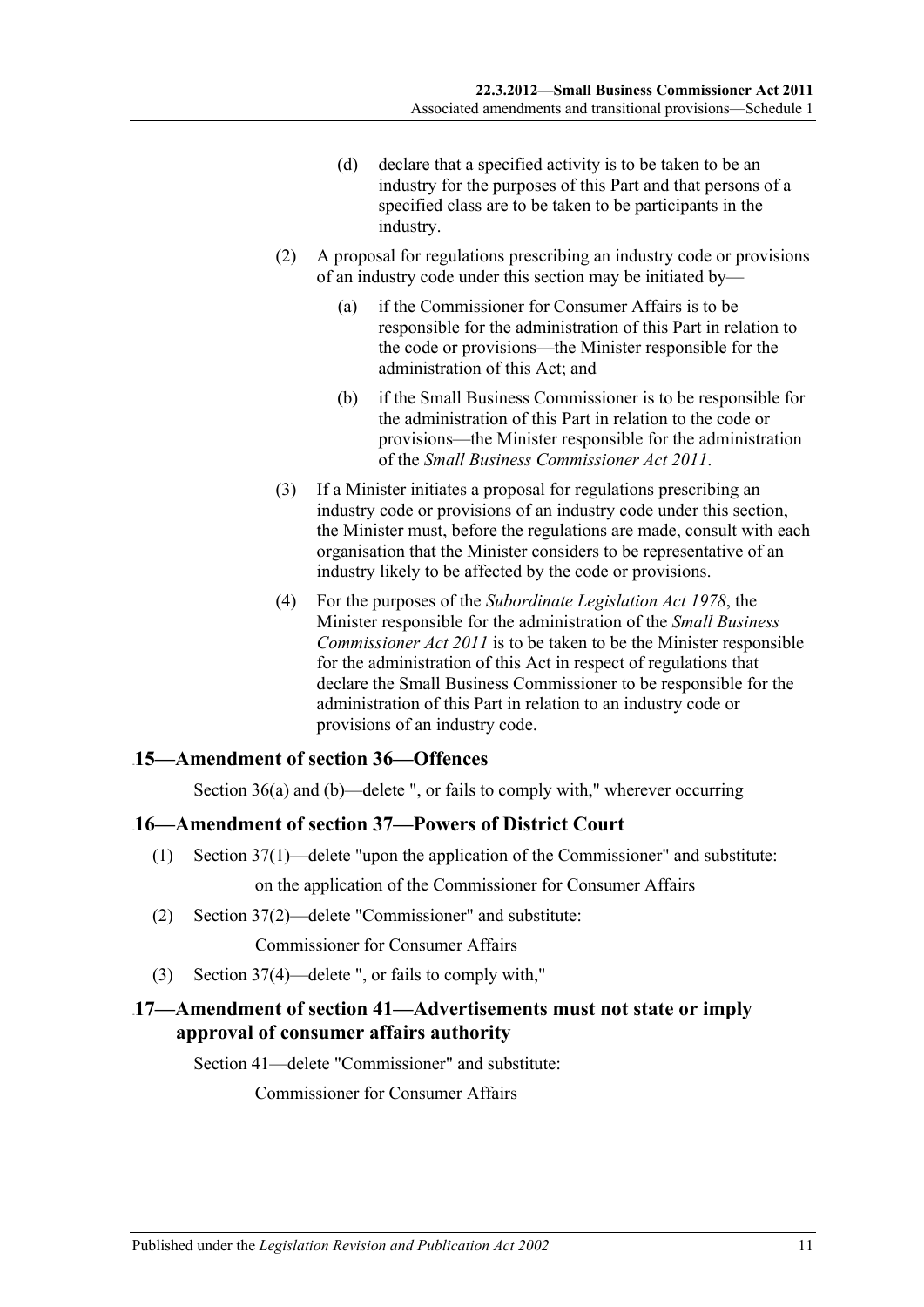### <span id="page-11-0"></span>31B**18—Amendment of section 42—Recreational services**

Section 42(6)—delete "Commissioner" first occurring and substitute: Commissioner for Consumer Affairs

## <span id="page-11-1"></span>32B**19—Amendment of section 45A—Power of Minister to prohibit third-party trading schemes**

(1) Section 45A(1)—delete "Commissioner" first occurring and substitute: Commissioner for Consumer Affairs

- (2) Section 45A(1)(b)—delete "or not complied with"
- (3) Section 45A(2)—delete "Commissioner" and substitute:

Commissioner for Consumer Affairs

## <span id="page-11-2"></span>33B**20—Substitution of heading to Part 7**

Heading to Part 7—delete the heading and substitute:

## **Part 7—Enforcement and remedies**

### <span id="page-11-3"></span>34B**21—Insertion of Part 7 Division A1**

Part 7—before Division 1 insert:

## **Division A1—Interpretation**

## **46—Interpretation**

In this Part, unless the contrary intention appears—

### *Commissioner* means—

- (a) the Commissioner for Consumer Affairs; or
- (b) the Small Business Commissioner;

### *Minister* means—

- (a) the Minister responsible for the administration of this Act; or
- (b) the Minister responsible for the administration of the *[Small](http://www.legislation.sa.gov.au/index.aspx?action=legref&type=act&legtitle=Small%20Business%20Commissioner%20Act%202011)  [Business Commissioner Act](http://www.legislation.sa.gov.au/index.aspx?action=legref&type=act&legtitle=Small%20Business%20Commissioner%20Act%202011) 2011*.

## <span id="page-11-4"></span>35B**22—Substitution of heading to Part 7 Division 1**

Heading to Part 7 Division 1—delete the heading and substitute:

## **Division 1—Legal proceedings and warnings**

## <span id="page-11-5"></span>36B**23—Redesignation of section 76—Conduct of legal proceedings on behalf of consumers**

Section 76—redesignate the section as section 47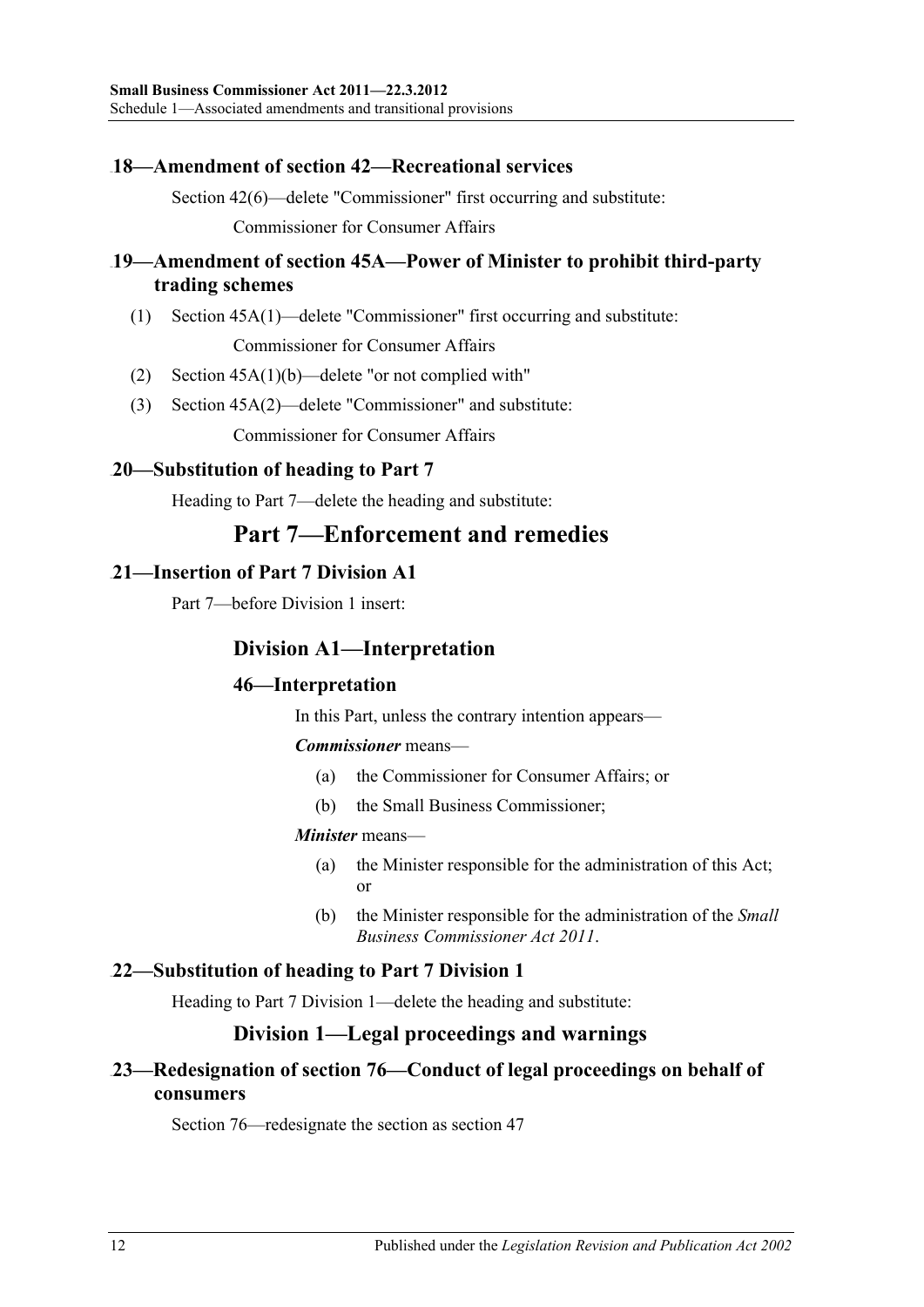### <span id="page-12-0"></span>37B**24—Insertion of Part 7 Division 1A heading and section 76**

Before section 77 insert:

## **Division 1A—Authorised officers**

### **76—Authorised officers**

- (1) The following persons are authorised officers for the purposes of this Act:
	- (a) the Commissioner for Consumer Affairs;
	- (b) the Small Business Commissioner;
	- (c) the Deputy Small Business Commissioner;
	- (d) persons appointed under this section.
- (2) The Minister responsible for the administration of this Act may, on the recommendation of the Commissioner for Consumer Affairs, appoint Public Service employees to be authorised officers for the purposes of this Act.
- (3) The Minister responsible for the administration of the *[Small Business](http://www.legislation.sa.gov.au/index.aspx?action=legref&type=act&legtitle=Small%20Business%20Commissioner%20Act%202011)  [Commissioner Act](http://www.legislation.sa.gov.au/index.aspx?action=legref&type=act&legtitle=Small%20Business%20Commissioner%20Act%202011) 2011* may, on the recommendation of the Small Business Commissioner, appoint Public Service employees or persons employed by the Commissioner to be authorised officers for the purposes of this Act.
- (4) An appointment may be made subject to conditions specified in the instrument of appointment.
- (5) The relevant Minister may, at any time, revoke an appointment of an authorised officer or vary or revoke a condition of appointment or impose a further condition of appointment.
- (6) An authorised officer must be issued with an identity card—
	- (a) containing the person's name and a photograph of the person; and
	- (b) stating that the person is an authorised officer under this Act.
- (7) If the powers of an authorised officer have been limited by conditions, the identity card issued to the authorised officer must indicate those limitations.
- (8) An authorised officer must, at the request of a person in relation to whom the authorised officer intends to exercise powers under this Act, produce for the inspection of the person his or her identity card.

### <span id="page-12-1"></span>38B**25—Amendment of section 78—Entry and inspection**

Section 78(4)—delete subsection (4)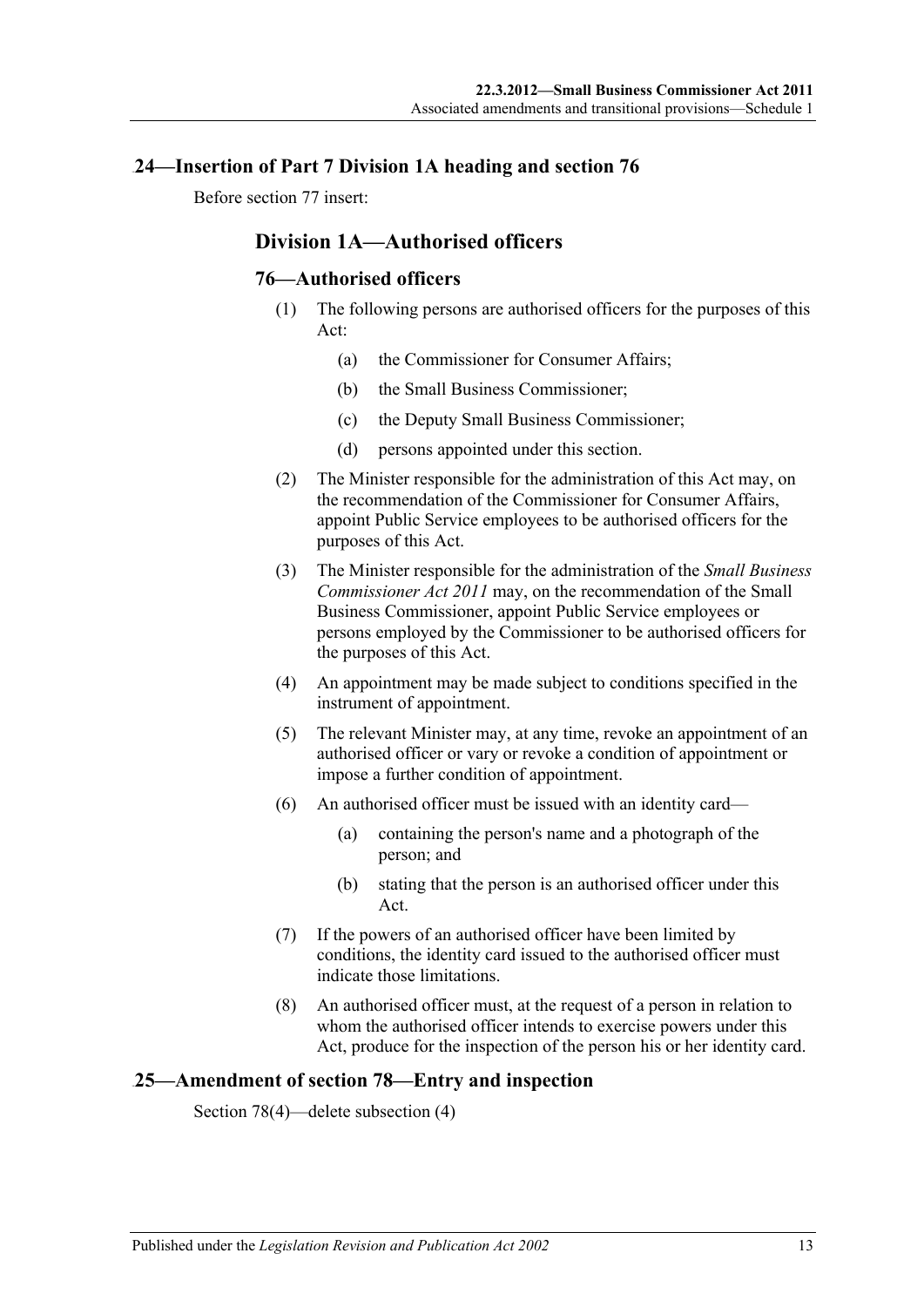### <span id="page-13-0"></span>39B**26—Amendment of section 80—Registration of deeds of assurance**

Section 80(1)—after "assurances" insert:

accepted by the Commissioner

### <span id="page-13-1"></span>40B**27—Amendment of heading to Part 7 Division 3**

Heading to Part 7 Division 3—delete "for contravention of this Act"

### <span id="page-13-2"></span>41B**28—Insertion of Part 7 Division 3A**

Part 7—after Division 3 insert:

## **Division 3A—Civil penalties and civil expiation notices for contravention of industry codes**

### **Subdivision 1—Interpretation**

### **86A—Interpretation**

For the purposes of this Division, a person commits a *civil penalty contravention* if the person—

- (a) contravenes section 28E and the contravention is of a class declared by regulation to be subject to a civil penalty; or
- (b) attempts such a contravention; or
- (c) is involved in such a contravention.

### **Subdivision 2—Civil penalties**

### **86B—Civil penalties**

- (1) If the Magistrates Court is satisfied that a person has committed a civil penalty contravention, the Court may make an order (a *civil penalty order*) that the person pay to the Commissioner an amount as a civil penalty not exceeding—
	- (a) in the case of a body corporate—\$50 000; and
	- (b) in the case of a natural person—\$10 000.
- (2) Proceedings for a civil penalty order may be commenced by the Commissioner by application to the Court made within 3 years after the date of the alleged civil penalty contravention.
- (3) In determining the amount to be paid by a person as a civil penalty, the Court must have regard to—
	- (a) the nature and extent of the contravention and any loss or damage suffered as a result of the contravention; and
	- (b) the circumstances in which the contravention was committed; and
	- (c) any financial saving or other benefit that the person stood to gain by committing the contravention; and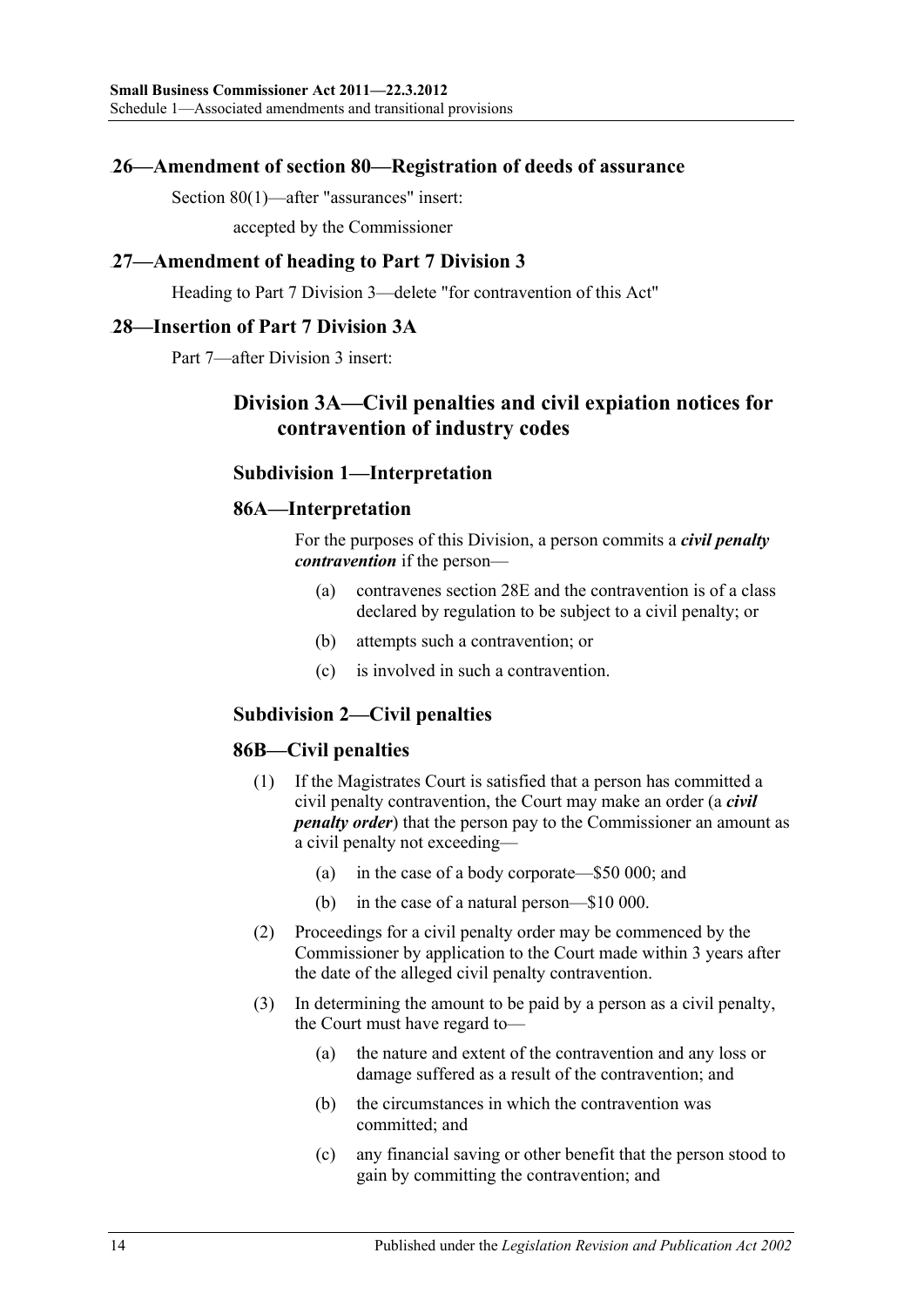- (d) whether the person has previously been found by a court in proceedings under this Act to have committed similar contraventions; and
- (e) any other matter it considers relevant.
- (4) If conduct constitutes 2 or more civil penalty contraventions—
	- (a) an amount may be recovered from the person under this section in relation to any 1 or more of the contraventions; but
	- (b) the person is not liable to pay more than 1 amount as a civil penalty in respect of the same conduct.
- (5) If, in proceedings for a civil penalty order against a person, the person establishes facts and circumstances that would have amounted to a defence under section 88 had the civil penalty contravention constituted an offence against this Act, the person is not liable to a civil penalty.
- (6) If, in proceedings for a civil penalty order against a natural person, the Court is satisfied that the person acted honestly and reasonably and, having regard to all the circumstances of the case, ought fairly to be excused, the Court may relieve the person either wholly or partly from liability to a civil penalty.
- (7) The Court may, in proceedings for a civil penalty order, make such orders in relation to the costs of the proceedings as it thinks just and reasonable.

### **Subdivision 3—Civil expiation notices**

### **86C—Certain civil penalty contraventions may be expiated**

If an expiation fee is fixed by the regulations for a civil penalty contravention, a civil expiation notice may be given to a person alleged to have committed the contravention and the alleged contravention may be expiated in accordance with this Subdivision.

### **86D—Civil expiation notices**

- (1) A civil expiation notice may only be given by the Commissioner or by an authorised officer who is authorised in writing by the Commissioner to give civil expiation notices for the alleged civil penalty contravention.
- (2) A civil expiation notice—
	- (a) may relate to up to 3 alleged civil penalty contraventions arising out of the same incident (that is, if they are committed contemporaneously, or in succession, 1 following immediately on another); and
	- (b) cannot be given after the expiry of the period of 12 months from the date on which the civil penalty contravention or contraventions were alleged to have been committed; and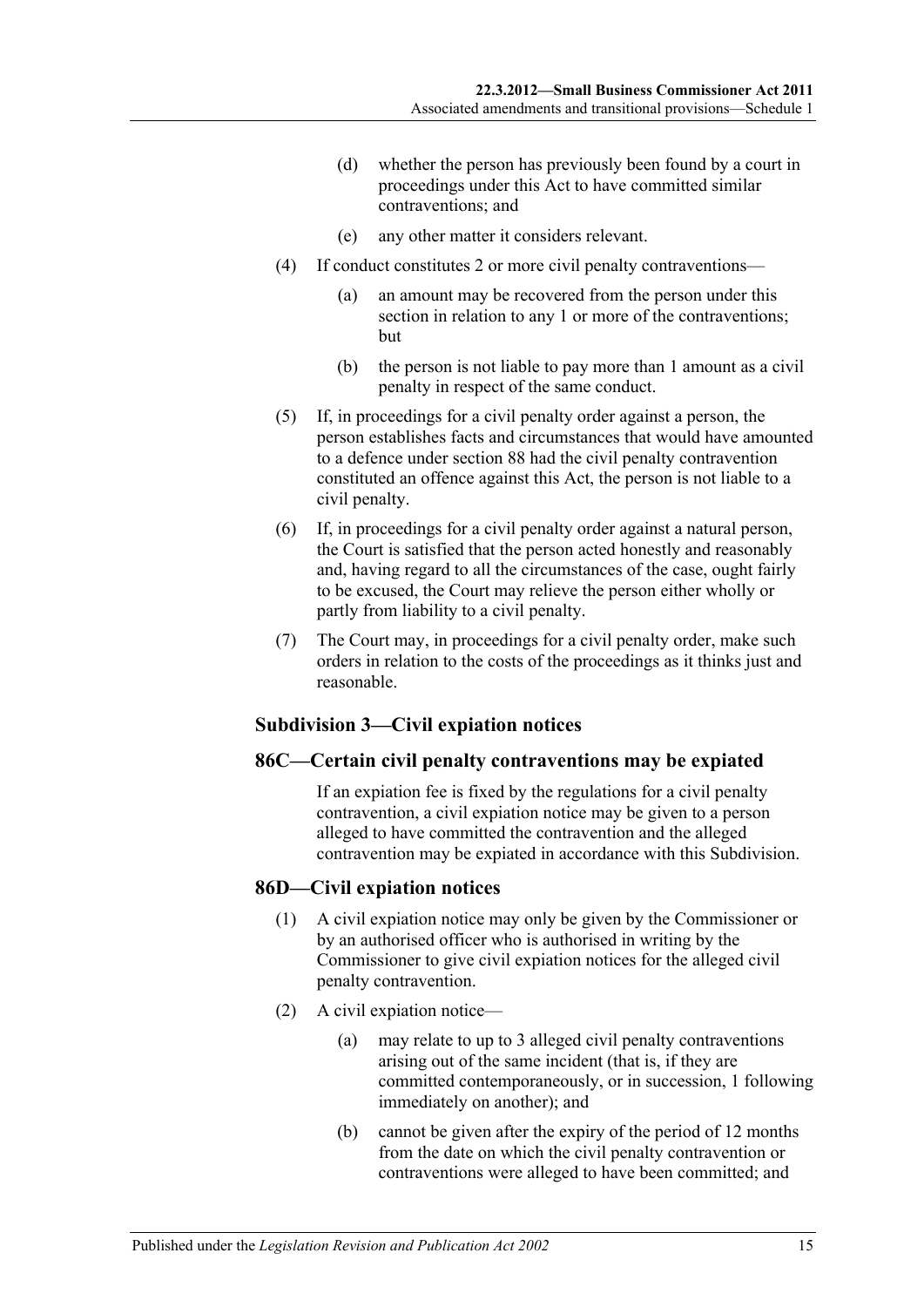- (c) cannot be given to a person if proceedings have been commenced against the person for a civil penalty order for the alleged civil penalty contravention or contraventions.
- (3) If a civil expiation notice is given to a person alleged to have committed a civil penalty contravention, no further civil expiation notice can be given to that person in respect of any other alleged civil penalty contravention arising out of the same incident.
- (4) A civil expiation notice must—
	- (a) be identified by a unique number; and
	- (b) state the date of the notice; and
	- (c) state the name and address of the person to whom it is given; and
	- (d) state that the notice is given on behalf of the Commissioner; and
	- (e) state how the Commissioner may be contacted; and
	- (f) give details of the civil penalty contravention or contraventions allegedly committed by the person, including the date of the alleged contravention or contraventions; and
	- (g) state the maximum civil penalty that the person could be ordered to pay in respect of the alleged civil penalty contravention or contraventions; and
	- (h) specify the expiation fee that is payable in relation to the alleged civil penalty contravention or each alleged contravention; and
	- (i) state that the expiation fee is to be paid within 28 days from (and including) the date of the notice; and
	- (j) state that the expiation fee is payable to the Commissioner; and
	- (k) explain how payment of the expiation fee is to be made; and
	- (l) include any information prescribed by the regulations.

### **86E—Late payment**

The Commissioner may accept late payment of an expiation fee at any time before proceedings are commenced for a civil penalty order for the alleged civil penalty contravention to which the payment relates.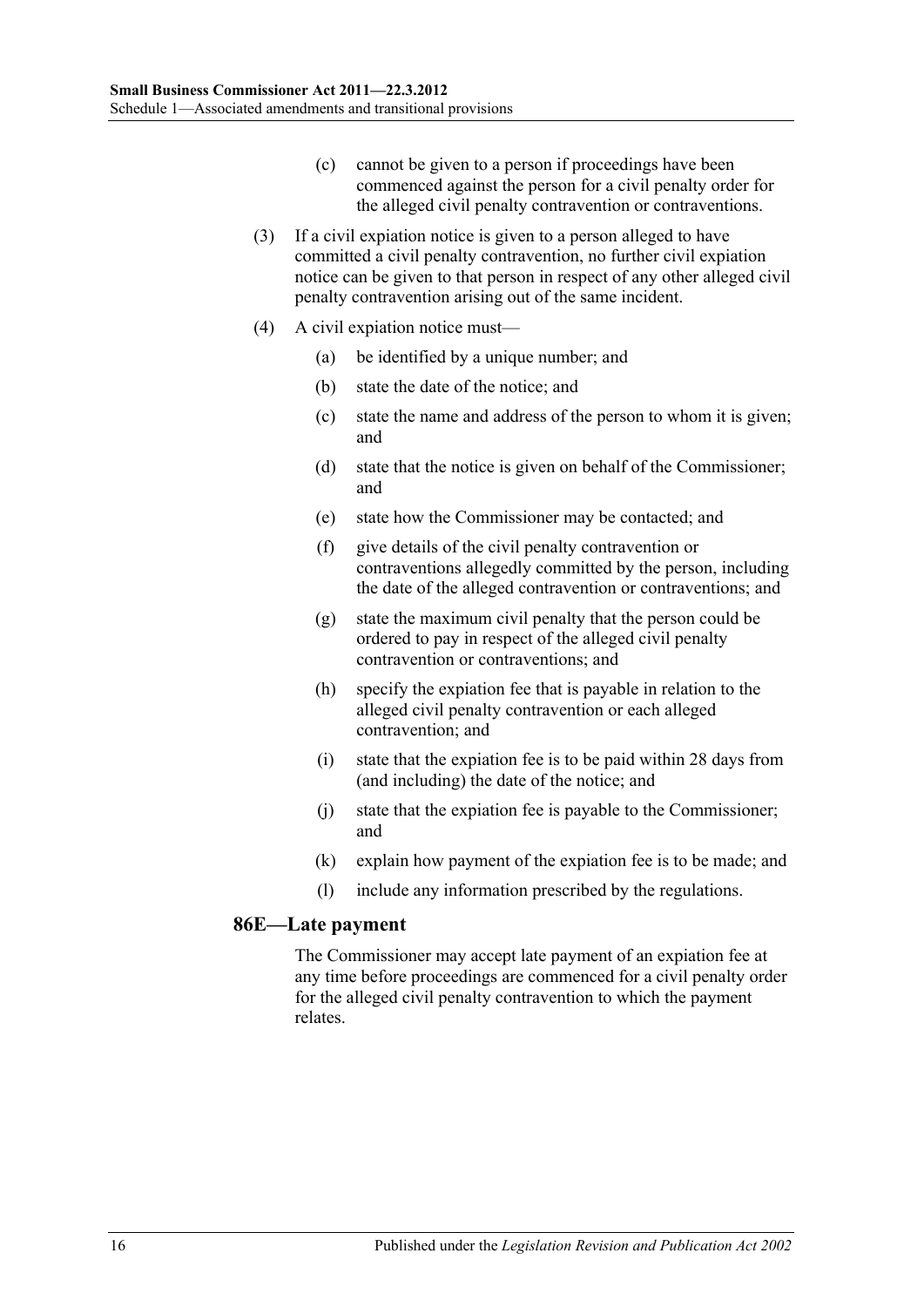### **86F—Effect of expiation**

- (1) Subject to this Subdivision, if a civil penalty contravention, or contraventions, to which a civil expiation notice relates are expiated in accordance with this Subdivision, proceedings may not be commenced for a civil penalty order against the person to whom the notice was given for that contravention or those contraventions or any other expiable civil penalty contravention arising out of the same incident.
- (2) The expiation of a civil penalty contravention—
	- (a) does not constitute an admission of guilt or of any civil liability; and
	- (b) will not be regarded as evidence tending to establish guilt or any civil liability; and
	- (c) cannot be referred to in a report furnished to a court for the purposes of determining sentence for an offence.

### **86G—Commencement of proceedings if expiation fee not paid**

- (1) If a civil expiation notice relating to only 1 civil penalty contravention is given to a person and the contravention is not expiated in accordance with this Subdivision, proceedings may be commenced for a civil penalty order against the person for the contravention.
- (2) If a civil expiation notice relating to more than 1 civil penalty contravention is given to a person and 1 or more of those contraventions are expiated in accordance with this Subdivision but not all of them, proceedings may be commenced for a civil penalty order against the person for any contravention that is not expiated.

## <span id="page-16-0"></span>**86H—Withdrawal of civil expiation notices**

- (1) The Commissioner may withdraw a civil expiation notice with respect to all or any of the alleged civil penalty contraventions to which the notice relates if—
	- (a) the Commissioner is of the opinion that the person to whom the notice was given did not commit the contravention or contraventions or that the notice should not have been given for the contravention or contraventions; or
	- (b) the notice is defective; or
	- (c) the Commissioner decides that proceedings should be commenced for a civil penalty order against the person for the contravention or contraventions.
- (2) A civil expiation notice may be withdrawn under [subsection](#page-16-0) (1) despite payment of an expiation fee, but in that event the amount paid must be refunded.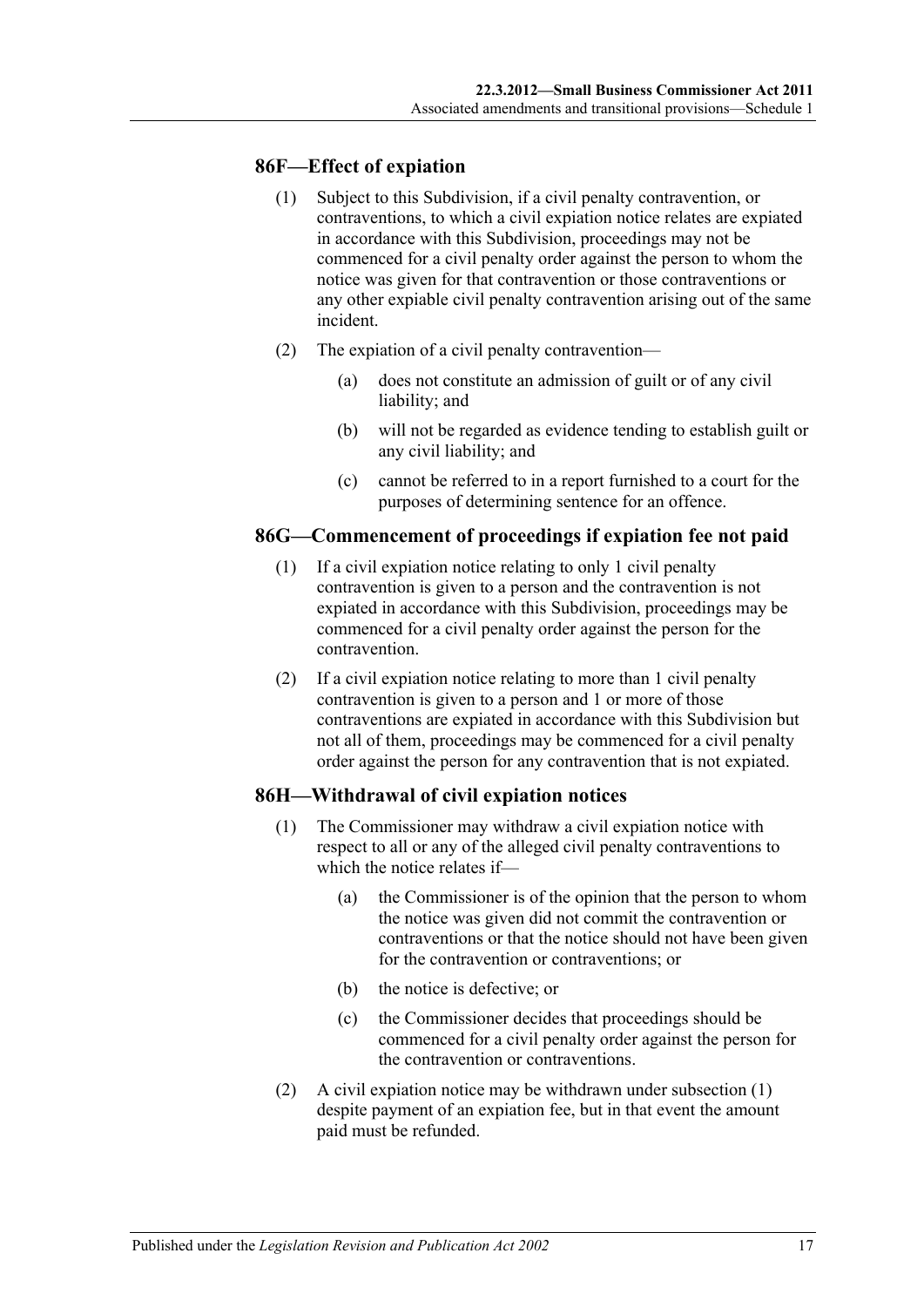- (3) However, a civil expiation notice cannot be withdrawn for the purposes of commencing proceedings for a civil penalty order for a civil penalty contravention if an expiation fee has been paid for the contravention and the period of 60 days from the date of the notice has expired.
- (4) If a civil expiation notice is withdrawn under [subsection](#page-16-0) (1) despite payment of an expiation fee, proceedings for a civil penalty order for a civil penalty contravention to which the notice related may be commenced, but the fact that the person to whom the notice was given paid an expiation fee is not admissible in those proceedings as evidence against the person.
- <span id="page-17-0"></span>(5) The Commissioner must withdraw a civil expiation notice if it becomes apparent that the person to whom the notice was given did not receive the notice until after the period for payment of the expiation fee, or has never received it, as a result of error on the part of the Commissioner or failure of the postal system.
- (6) However, a civil expiation notice cannot be withdrawn under [subsection](#page-17-0) (5) if the expiation fee has been paid or proceedings have been commenced for a civil penalty order against the person to whom the notice was given.
- (7) A notice of withdrawal must specify the reason for withdrawal and include any information required by the regulations.
- (8) If a civil expiation notice is withdrawn by the Commissioner in respect of an alleged civil penalty contravention and the notice of withdrawal does not specify that the notice is withdrawn for the purposes of commencing proceedings for a civil penalty order against the person, proceedings cannot be commenced for a civil penalty order for the contravention unless the person has been given a fresh civil expiation notice and allowed the opportunity to expiate the contravention.

### <span id="page-17-1"></span>**86I—Service of civil expiation notice or withdrawal notice**

- (1) A civil expiation notice, or a notice of withdrawal of a civil expiation notice, may be given to a person—
	- (a) by delivering it personally to the person or an agent of the person; or
	- (b) by leaving it for the person at the person's place of residence or business with someone apparently over the age of 16 years; or
	- (c) by posting it to the person or agent of the person at the person's or agent's last known place of residence or business.
- (2) Without limiting [subsection](#page-17-1) (1), a civil expiation notice, or a notice of withdrawal of a civil expiation notice, may be given to a company or registered body within the meaning of the *Corporations Act 2001* of the Commonwealth in accordance with that Act.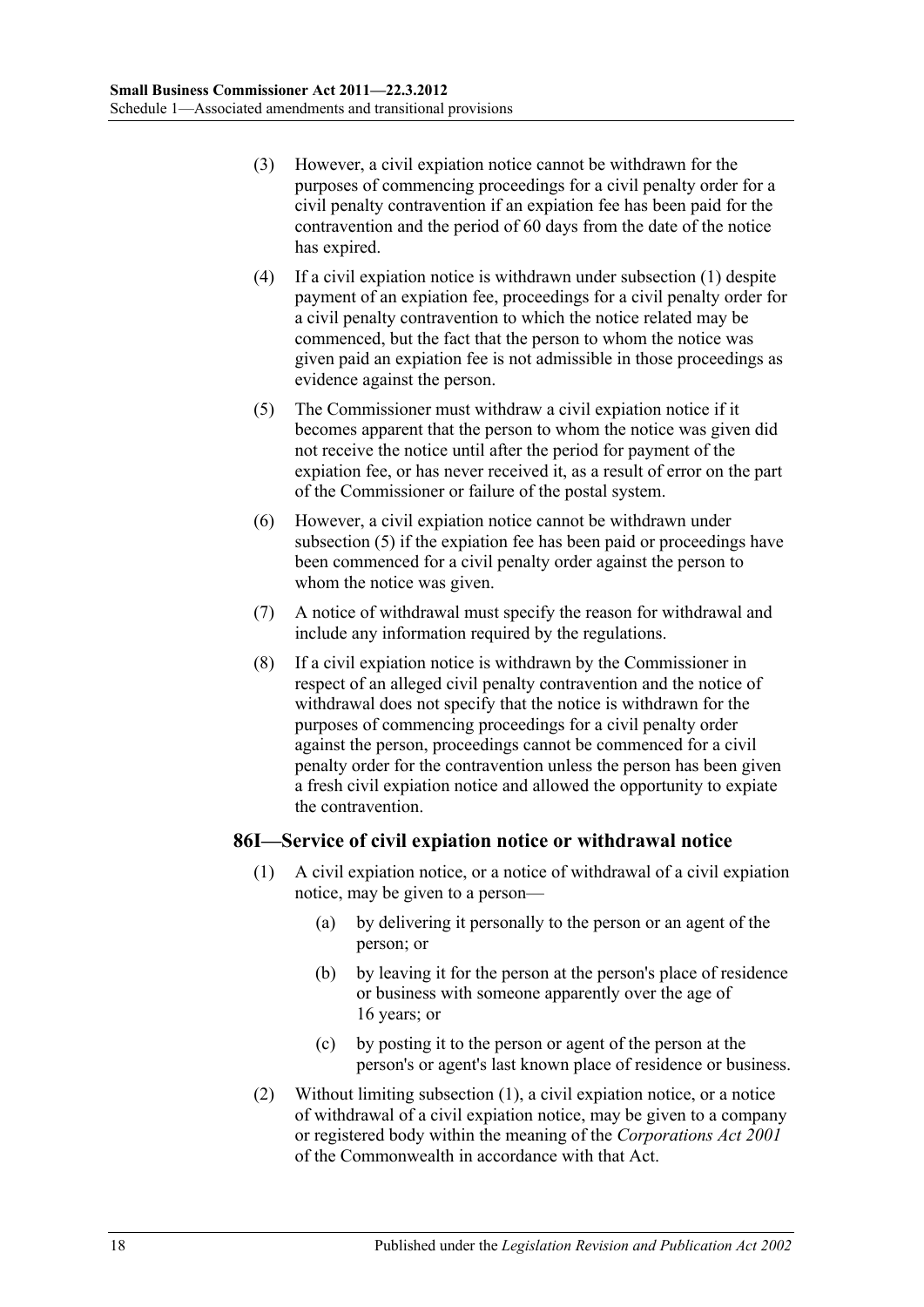### <span id="page-18-0"></span>42B**29—Redesignation of section 86A—Application of Division**

Section 86A—redesignate the section as section 86J

### <span id="page-18-1"></span>43B**30—Redesignation and amendment of sections 91A and 91B**

- (1) Section 91A(1)—after paragraph (c) insert:
	- (ca) conduct that the Commissioner has reasonable grounds to suspect may constitute a civil penalty contravention for the purposes of Division 3A that has resulted in or is likely to result in 1 or more persons suffering detriment;
- (2) Section 91B(3)—delete "section 91A" and substitute:

section 48

(3) Sections 91A and 91B (as amended)—redesignate the sections as sections 48 and 49 respectively and relocate them so that they follow section 47

### <span id="page-18-2"></span>44B**31—Redesignation of sections 93, 93A and 94**

Sections 93, 93A and 94—redesignate the sections as sections 78D, 78E and 78F respectively and relocate them so that they follow section 78C

### <span id="page-18-3"></span>45B**32—Insertion of sections 96A and 96B**

After section 96 insert:

### **96A—Confidentiality**

- (1) A person must not divulge or communicate personal information, information relating to trade secrets or business processes or financial information acquired by reason of being, or having been, employed or engaged in, or in connection with, the administration of this Act or a related Act, except—
	- (a) with the consent of the person to whom the information relates; or
	- (b) as authorised by the Commissioner for Consumer Affairs or the Small Business Commissioner or the person's employer; or
	- (c) in connection with the administration of this Act or a related Act; or
	- (d) to a police officer or a member of the police force of another State, a Territory of the Commonwealth or the Commonwealth; or
	- (e) to a person concerned in the administration of another law of the State, or a law of another State, a Territory of the Commonwealth or the Commonwealth, relating to trade or commercial practices or the protection of consumers; or
	- (f) for the purposes of legal proceedings.

Maximum penalty: \$20 000.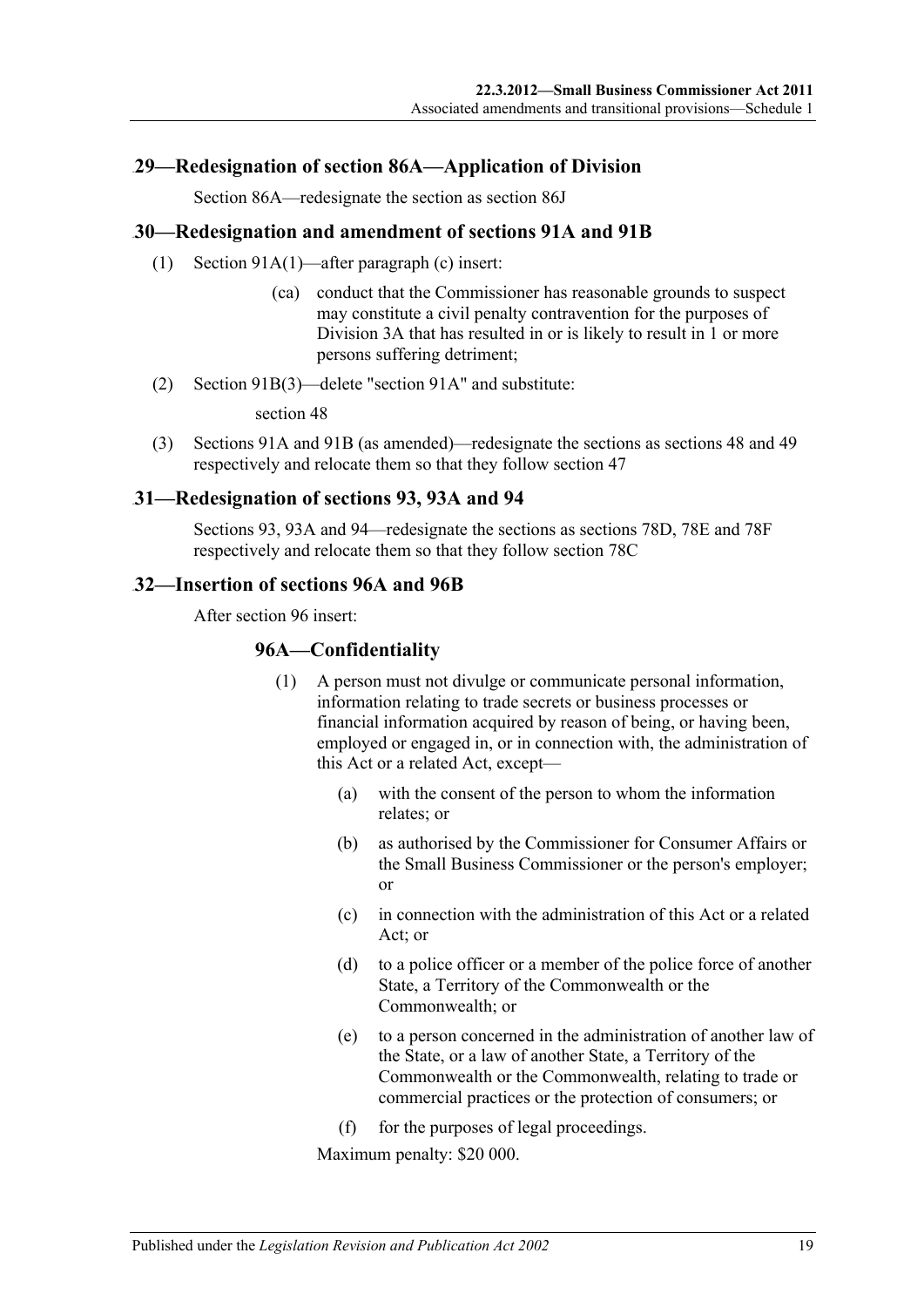- (2) Information that has been disclosed under this section for a particular purpose must not be used for any other purpose by—
	- (a) the person to whom the information was disclosed; or
	- (b) any other person who gains access to the information (whether properly or improperly and whether directly or indirectly) as a result of that disclosure.

Maximum penalty: \$20 000.

### **96B—Delegation by Minister responsible for administration of Small Business Commissioner Act**

- (1) The Minister responsible for the administration of the *[Small Business](http://www.legislation.sa.gov.au/index.aspx?action=legref&type=act&legtitle=Small%20Business%20Commissioner%20Act%202011)  [Commissioner Act](http://www.legislation.sa.gov.au/index.aspx?action=legref&type=act&legtitle=Small%20Business%20Commissioner%20Act%202011) 2011* may delegate to a person (including a person for the time being performing particular duties or holding or acting in a particular position) a function or power under this Act (except a prescribed function or power).
- (2) A delegation—
	- (a) must be by instrument in writing; and
	- (b) may be absolute or conditional; and
	- (c) does not derogate from the power of the delegator to act in a matter; and
	- (d) is revocable at will.
- (3) A delegated function or power may, if the instrument of delegation so provides, be further delegated in accordance with that instrument.

## <span id="page-19-0"></span>46B**33—Amendment of section 97—Regulations**

- (1) Section 97(2)—after paragraph (b) insert:
	- (ba) fix fees in respect of any matter under this Act and provide for their payment, recovery or waiver; and
- (2) Section 97(2)(e)—delete paragraph (e)
- (3) Section 97(2)(h)—delete paragraph (h) and substitute:
	- (h) without derogating from the power to fix expiation fees under section 28F, fix expiation fees for an alleged offence against this Act or the regulations, not exceeding—
		- (i) in the case of an offence against this Act—\$1 200; and
		- (ii) in the case of an offence against the regulations—\$210; and
- (4) Section 97(2)(i)—delete ", or failure to comply with,"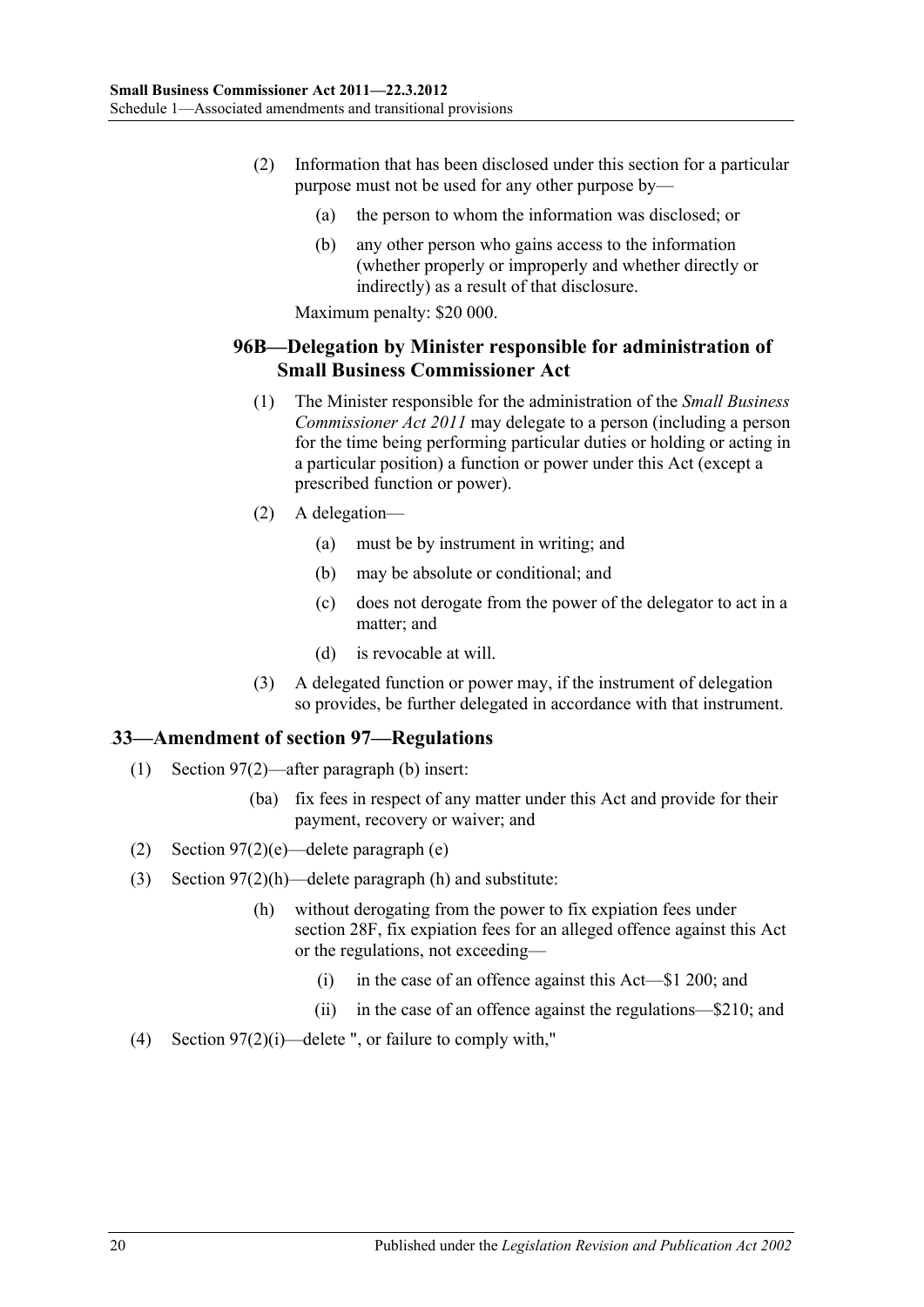- (5) Section 97—after subsection (3) insert:
	- (3a) If a document formulated or published by any body or authority as in force at a particular time or from time to time is incorporated, adopted, applied or referred to in the regulations—
		- (a) a copy of the document must be kept available for public inspection, without charge and during ordinary office hours, at an office or offices specified in the regulations; and
		- (b) evidence of the contents of the document may be given in any legal proceedings by production of a document apparently certified by the Minister or the Minister responsible for the administration of the *[Small Business](http://www.legislation.sa.gov.au/index.aspx?action=legref&type=act&legtitle=Small%20Business%20Commissioner%20Act%202011)  [Commissioner Act](http://www.legislation.sa.gov.au/index.aspx?action=legref&type=act&legtitle=Small%20Business%20Commissioner%20Act%202011) 2011* to be a true copy of the document.

## **Part 3—Amendment of** *Retail and Commercial Leases Act 1995*

### <span id="page-20-0"></span>47B**34—Amendment of section 3—Interpretation**

Section 3(1), definition of *Commissioner*—delete "Commissioner for Consumer Affairs" and substitute:

the person holding or acting in the office of Small Business Commissioner

### <span id="page-20-1"></span>48B**35—Repeal of section 8**

Section 8—delete the section

### <span id="page-20-2"></span>49B**36—Amendment of section 78—Annual reports**

- (1) Section 78(1)—delete "for Consumer Affairs"
- (2) Section 78(1) and (2)—delete "31 October" wherever occurring and substitute in each case:

30 September

## **Part 4—Transitional provisions**

## <span id="page-20-3"></span>50B**37—Provisions relating to Fair Trading Act**

- (1) A person holding office as an authorised officer under section 7 of the *Fair [Trading](http://www.legislation.sa.gov.au/index.aspx?action=legref&type=act&legtitle=Fair%20Trading%20Act%201987)  Act [1987](http://www.legislation.sa.gov.au/index.aspx?action=legref&type=act&legtitle=Fair%20Trading%20Act%201987)* immediately before the commencement of this clause will continue to hold office as an authorised officer as if the person had been appointed by the Minister responsible for the administration of that Act under section 76 of that Act as amended by this Act.
- (2) A code of practice prescribed by the regulations under the *[Fair Trading Act](http://www.legislation.sa.gov.au/index.aspx?action=legref&type=act&legtitle=Fair%20Trading%20Act%201987) 1987* as in force immediately before the commencement of this clause will be taken to have been prescribed as an industry code under Part 3A of that Act as amended by this Act and the Commissioner for Consumer Affairs will be taken to have been declared to be responsible for the administration of the code.